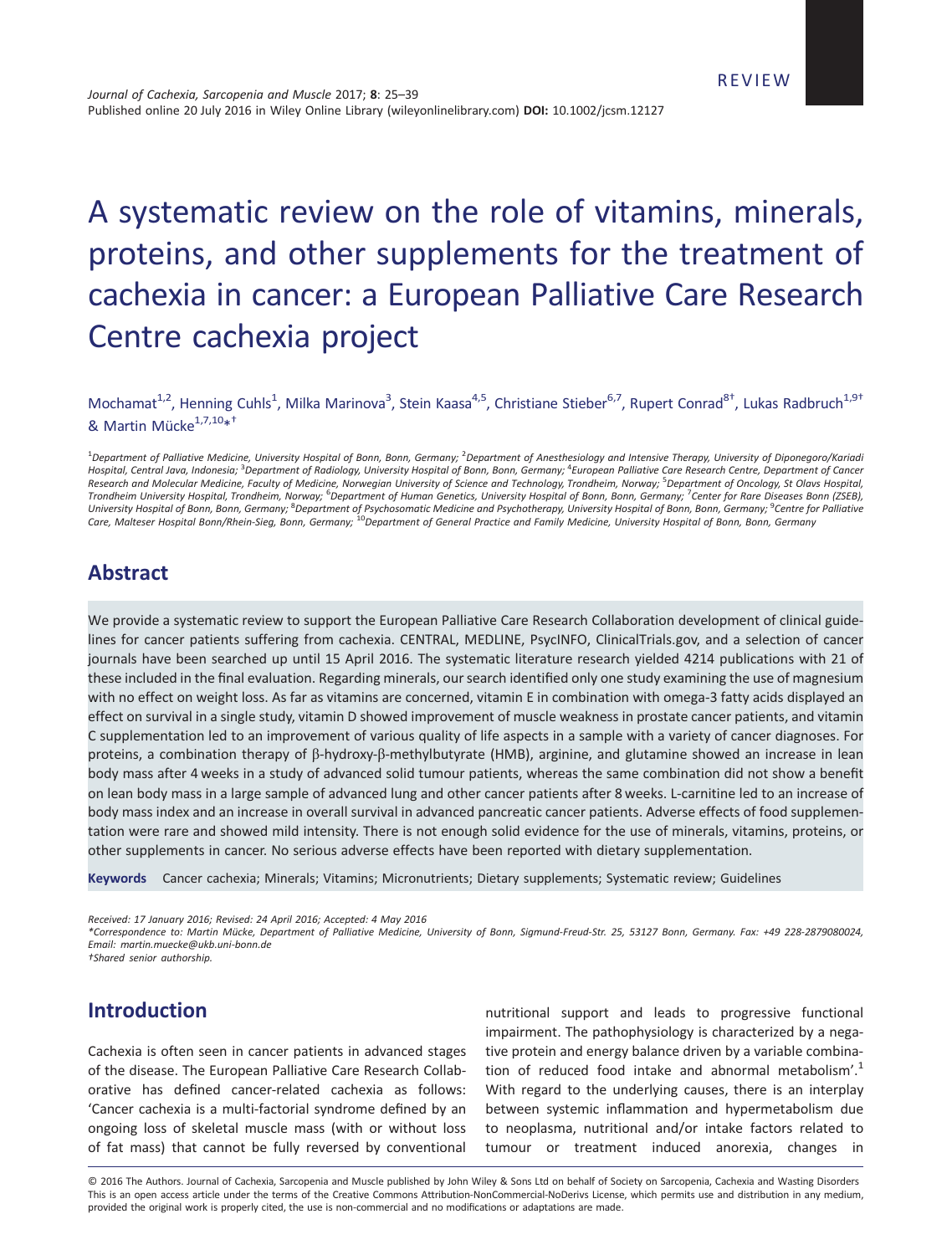physiological uptake and/or storage and biopsychosocial aspects of functional impairment.<sup>2</sup>

The aetiology of micronutrient deficiency is multifaceted. Cancer may impede the usual intake of micronutrients. In addition, inflammatory activity and gastrointestinal symptoms of the cancer itself or the catabolic effect of the anti-neoplastic therapy may result in malnutrition, which also reduces micronutrient intake.<sup>3</sup> Lack of dietary supplements<sup>4,5</sup> may also play a role in cancer aetiology, and supplementation with these elements has been put forward as a preventive measure. Against this backdrop, there is an ongoing discussion on the need for dietary supplementation with micronutrients such as vitamins, minerals, proteins, or certain trace elements.<sup>6</sup> However, there is no clear indication for the importance of these substances for treatment of cachexia or cachexia-related symptoms. Therefore, expert guidelines from the American Cancer Society, the World Cancer Research Fund, and the American Institute for Cancer Research advise patients with cancer against the use of food supplements and advocate obtaining nutrients from normal food intake whenever possible.<sup>7,8</sup> Nevertheless, the American Cancer Society guide for informed choices describes a probable benefit when taking a standardized food supplement containing multiple vitamins and minerals during and after cancer treatment in order to cover the daily demand, even though the daily requirement of micronutrients for a cancer patient is not known. The Cancer Society argues that this demand could not be covered because of loss of appetite, maldigestion, or malabsorption as a consequence of tumour or treatment side effects.<sup>9</sup> To date this recommendation is based on weak evidence.

In our systematic review, the term 'food supplements' or the synonymously used term 'dietary supplements' is based on the definition of the European Food Safety Authority: 'Food supplements are concentrated sources of nutrients or other substances with a nutritional or physiological effect, whose purpose is to supplement the normal diet. Food supplements are marketed 'in dose' form, for example as pills, tablets, capsules, or liquids in measured doses etc. Supplements may be used to correct nutritional deficiencies or maintain an adequate intake of certain nutrients'. 10

In a large survey on food supplements, 73% of cancer patients had used supplements in the past month reporting a significant decrease in appetite loss;<sup>11</sup> 67 subjects (29.8%) had breast cancer, 40 (17.8%) had colorectal cancer, 32 (14.2%) had lung cancer, and 86 (38.2%) had other forms of cancer.

As part of the development of guidelines for the treatment of cachexia in cancer patients, the European Palliative Care Research Collaborative performed a Delphi procedure on a set of guideline statements.<sup>1</sup> Two statements where no consensus was reached were used as starting points for a systematic review. Treatment of cachexia in advanced cancer patients using fish oil was subject of another systematic review prepared by Ries et al.<sup>2</sup> The guideline on dietary supplements stated that there is not enough evidence for a general recommendation. Patients who are not able to consume the recommended daily amount of minerals, vitamins, and proteins may try to compensate this deficit with supplements. However, the proposal failed to reach an adequate level of consensus, and a systematic review was commissioned accordingly.

We aimed to evaluate the efficacy of vitamin, mineral, proteins, and dietary supplements for cachexia in cancer patients.

# **Methods**

This review is part of the development of clinical practice guidelines of the European Palliative Care Research Centre (PRC) on the treatment of cachexia in patients with cancer.

## Criteria for considering studies in this review

The review included studies comparing treatment with or without vitamin, mineral, proteins, or other dietary supplements in cancer patients suffering from cachexia or cachexia-related symptoms. Studies comparing different supplements were also included. Publications were excluded if they reported on animals, children, or non-cancer patients.

Perioperative treatment of cachectic patients for curative or palliative surgery with minerals, vitamins, or other supplements was not the primary focus of the review. These studies were included, but evaluated separately.

Studies were included if they included cancer patients with cachexia, indicated by weight loss  $>5%$  in 6 months, ongoing hypermetabolism and/or reduced food intake.

A spreadsheet was designed with data from each included trial. Information on study design, study size by means of patient number, setting, study limitations, patient characteristics, outcome measures, and results were entered and evaluated. A meta-analysis was not possible as a variety of outcome measures were used, and study designs were not comparable.

A recommendation according to the GRADE methodology (positive or negative and strong or weak recommendation) $12,13$  was drafted from the evidence of the reviewed literature.

## Search methods for identification of studies

To identify studies, we developed a detailed search strategy (Appendix 1–3) for each electronic database and other resources. The search was restricted to publications in the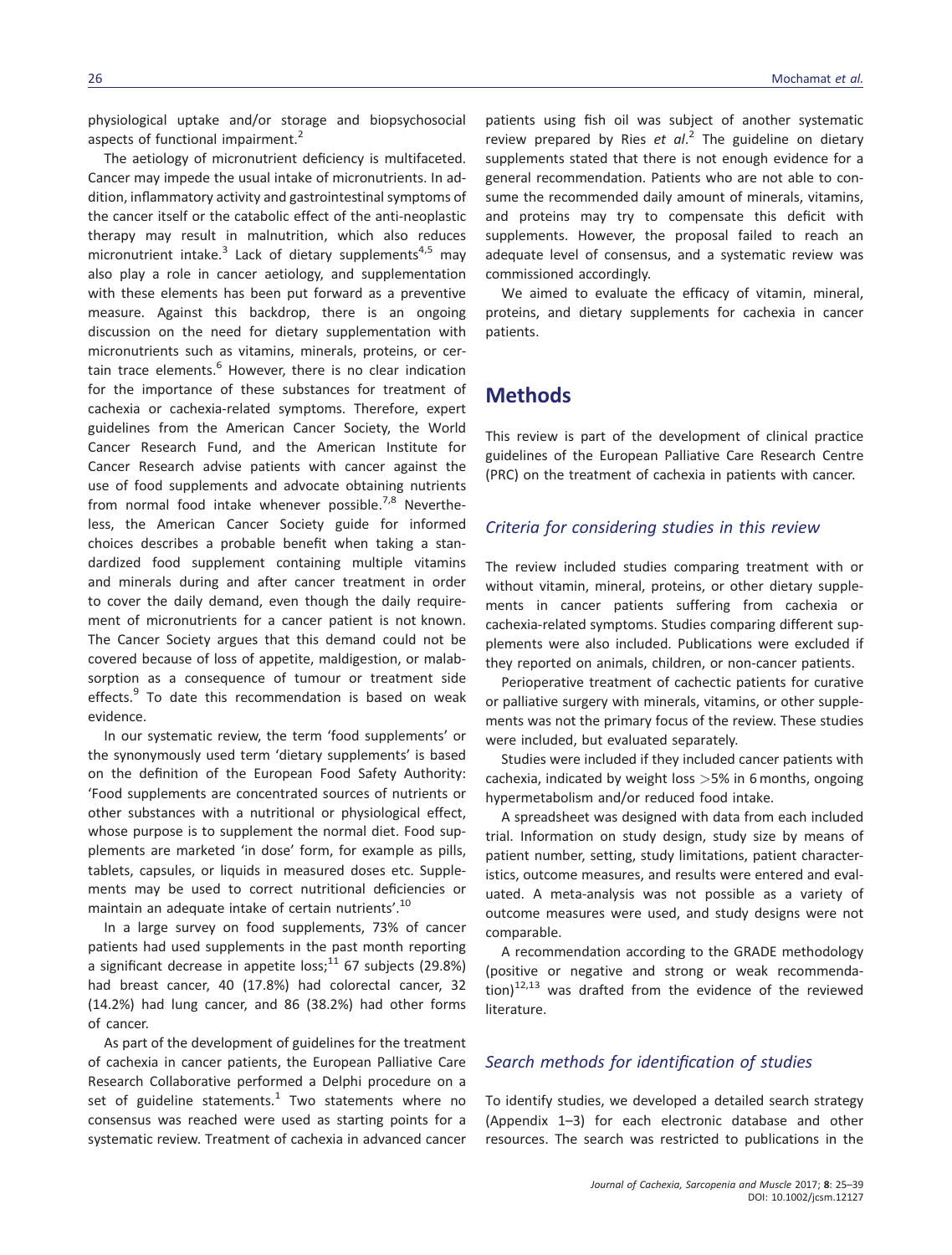English language. As a brief quality check for our search strategy, we selected two well-known publications of high relevance for our review and checked whether these publications were covered by the search strategy.<sup>14,15</sup> Using this strategy, we could confirm the accuracy and validity of our literature search.

#### Electronic searches

We searched the following electronic databases:

- Cochrane Central Register of Controlled Trials (CENTRAL) up until 15 April, 2016; search strategy as detailed in Appendix 1;
- MEDLINE (OVID) from inception up until 15 April, 2016; search strategy as detailed in Appendix 2;
- PsycINFO (OVID) from inception up until 15 April, 2016; search strategy as detailed in Appendix 3.

#### Searching other resources:

We screened the references of identified articles for additional studies. Published abstracts were also obtained through searches of ClinicalTrials.gov database and conference proceedings.

## Data collection

#### Selection of studies

We retrieved in full all studies with an abstract referring to the subject of vitamins, minerals, proteins, or other dietary supplementations aimed at treating cachexia in cancer patients. Eligible studies had to define cachexia as an outcome measure.

## Data extraction and management

Two authors (MM and M) extracted data (Figure 1) using a standard data extraction form and reviewed the data from the studies. Findings were cross-checked in a second step by three autors (MM, RC, and CS). Four authors (LR, MMa, SK, and HC) cross-checked a sub-sample. We resolved disagreement by consensus.

#### Assessment of risk of bias in included studies

Two authors (MM and M) independently assessed risk of bias by the Cochrane risk of bias tool (Figures 2 and 3) for each study, using the criteria outlined in the Cochrane Handbook for Systematic Reviews of Interventions,<sup>16</sup> with any disagreements resolved by discussion or by involving

#### Figure 1 Study flow diagram.

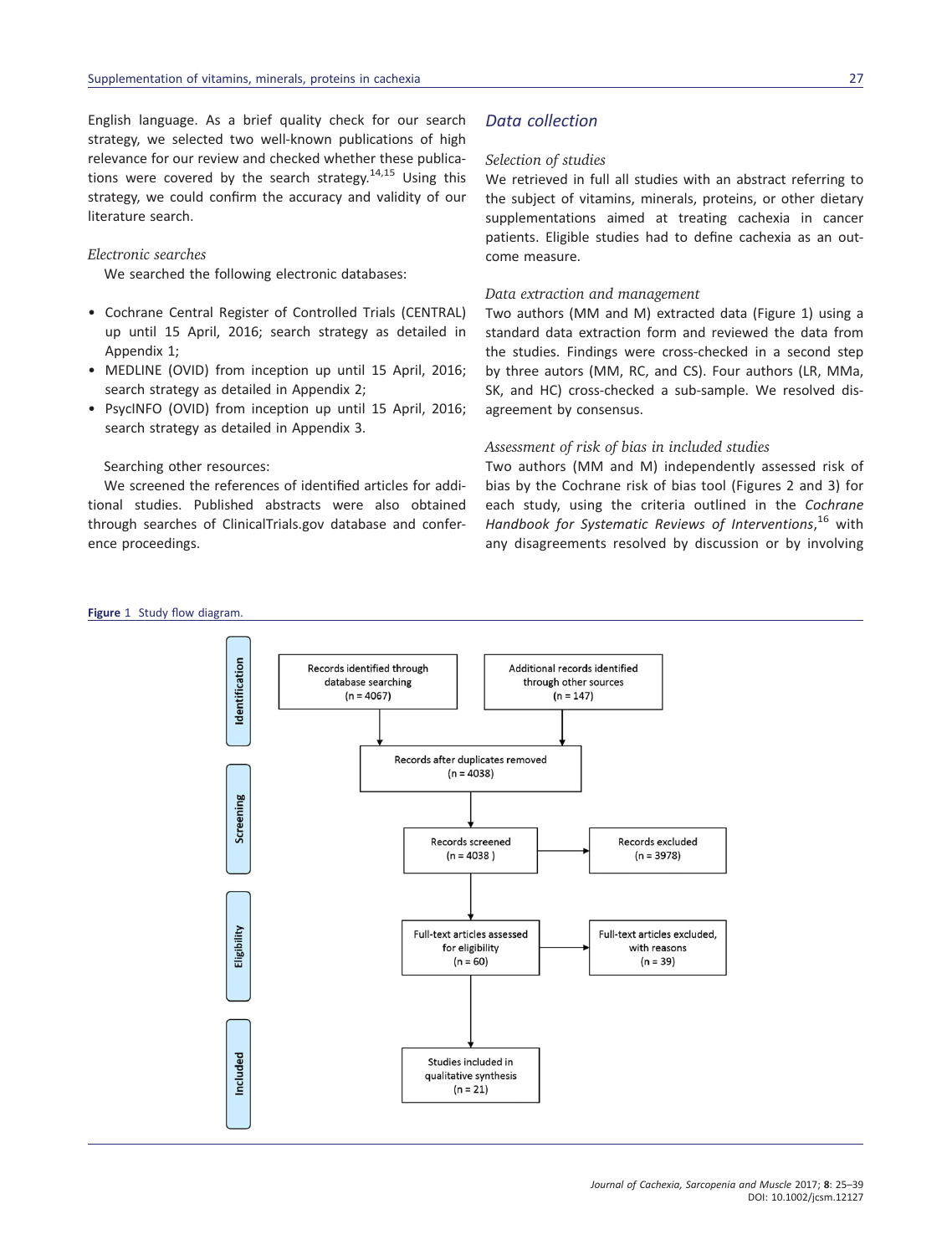



other review authors (LR, HC, and RC). We assessed the following for each study:

## Random sequence generation (checking for possible selection bias).

We assessed the method used to generate the allocation sequence as follows: low risk of bias (any truly random process, e.g. random number table; computer random number generator); and unclear risk of bias (method used to generate sequence not clearly stated).

#### Allocation concealment (checking for possible selection bias).

The method used to conceal allocation to interventions prior to assignment determines whether intervention allocation could have been foreseen in advance of, or during recruitment, or changed after assignment. We assessed the methods as follows: low risk of bias (e.g. telephone or central randomisation; consecutively numbered, sealed, and opaque envelopes); and unclear risk of bias (method not clearly stated).

#### Blinding of outcome assessment (checking for possible detection bias).

We assessed the methods used to blind study participants and outcome assessors from the knowledge of which intervention a participant received. We assessed the methods as follows: low risk of bias (study states that it was blinded and describes the method used to achieve blinding, e.g. identical tablets, matched in appearance and smell); and unclear risk of bias (study states that it was blinded but does not provide an adequate description of how this was achieved).

## Incomplete outcome data (checking for possible attrition bias due to the amount, nature, and handling of incomplete outcomedata).

We assessed the methods used to deal with incomplete data as follows: low risk (less than 10% of participants did not complete the study and/or used 'baseline observation carried forward' analysis); unclear risk of bias (used 'last observation carried forward' analysis); and high risk of bias (used 'computer' analysis).

Size of study (checking for possible biases confounded by small size).

We assessed studies as being at low risk of bias (200 participants or more per treatment arm); unclear risk of bias (50–199 participants per treatment arm); and high risk of bias (fewer than 50 participants per treatment arm).

#### Risk of bias in included studies

The findings are presented in the 'Risk of bias' graph (Figure 2), which reviews the authors' judgments about each risk of bias item shown as percentages across all included studies and the 'Risk of bias' summary (Figure 3), which reviews the authors' judgments about each risk of bias item for each included study.

# **Results**

We screened 4214 publications. Twenty-one papers were considered for final evaluation (Figure 1).

#### Trials of mineral supplements

The literature search identified one randomized controlled trial on the use of magnesium in 17 patients with advanced testicular cancer and weight loss but found no significant differences in weight loss between groups<sup>17</sup> (Table 1).

## Trials of vitamin supplements

Our literature search included one crossover study of 16 patients with advanced prostate cancer treated with vitamin D. Six patients reported improved muscle strength after vitamin supplementation.<sup>18</sup>

Vitamin C supplementation was tested in a sample of 39 patients with stomach (10), lung (7), liver (1), breast (4), cervix (1), colorectal (9), biliary (2), and other (5) cancer sites in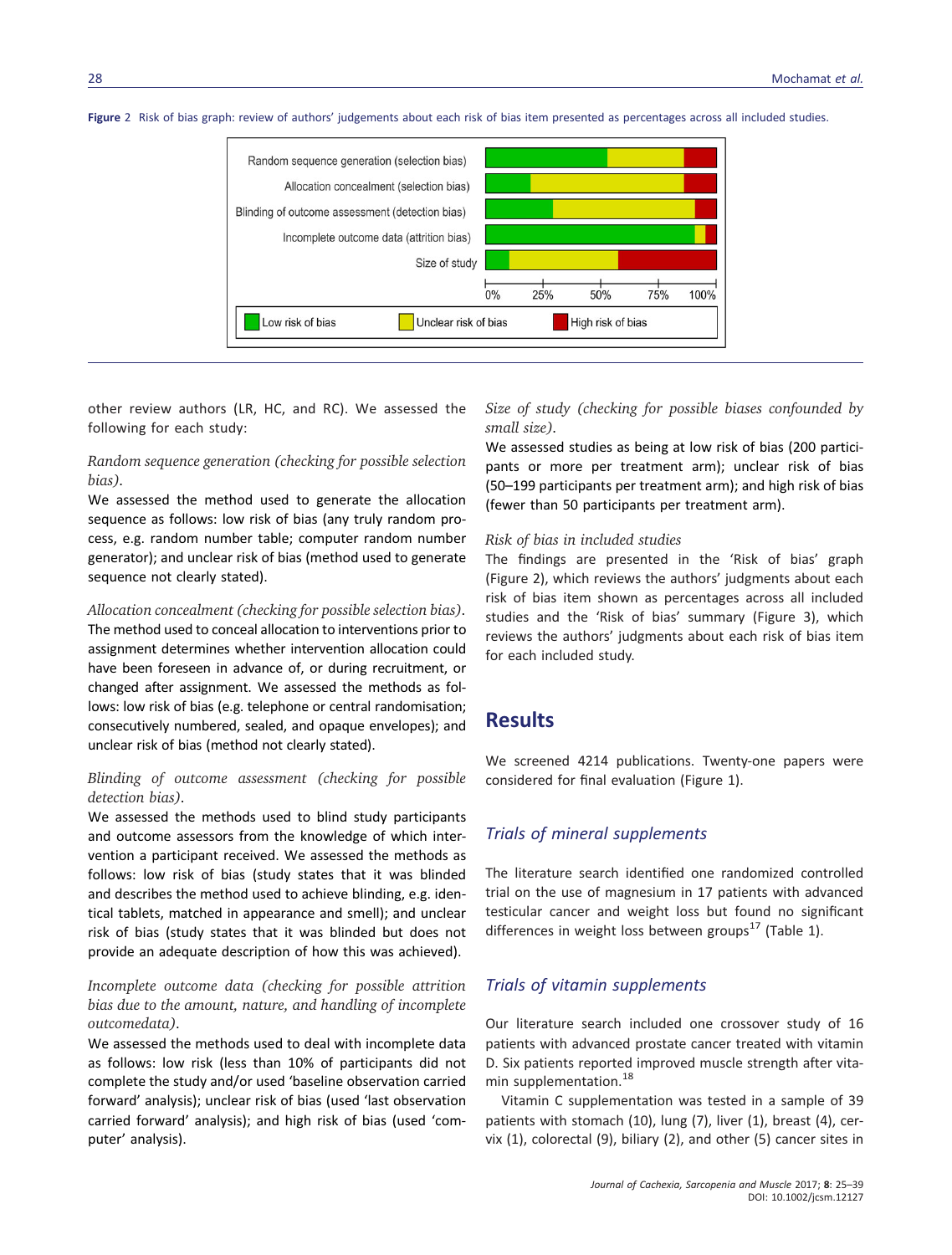Figure 3 Risk of bias summary: review of authors' judgements about risk of bias items for each included study.



terminal stage. Vitamin C was substituted intravenously and orally, and patients improved on different subscales of the European Organization for Research and Treatment of Cancer Quality of Life Questionnaire (EORTC QLQ-C30) including physical and cognitive function, appetite loss, fatigue, and nausea/vomiting.<sup>19</sup>

Treatment of 60 patients with generalized solid tumours (breast, gastrointestinal, lung, liver, and pancreas) with a combination of omega-3 fatty acids and vitamin E did not have any effect on body weight compared with placebo.<sup>20</sup> The combination showed significant increase in survival for all patients compared with the placebo group. However, the authors did not differentiate between the specific impact of vitamin E supplementation compared with omega-3 fatty acids (Table 2).

## Trials with proteins and other dietary supplements

In a randomized controlled study of 32 cachectic advanced solid tumours (stage IV) patients from several types of cancer such as colon, ovarian, lung, pancreatic, and other cancer, May et al. tested a combination of β-hydroxy-βmethylbutyrate (HMB), arginine, and glutamine and showed an overall benefit with an increase in lean body mass (LBM), improved mood, less weakness, and improved haematological parameters after 4 weeks compared with placebo $^{21}$ (Table 3). A mixture of HMB, glutamine, and arginine or an isonitrogenous, isocaloric control was supplemented in 472 advanced lung and other cancer patients. However, there was no statistically significant difference in the 8 week LBM between the two arms.<sup>22</sup>

Seventy-two participants with advanced pancreatic cancer taking L-carnitine showed an increase in body mass index (BMI) by  $3.4 \pm 1.4$ %; a decrease in BMI was observed in the control group. There was also a trend towards an increased overall survival in the L-carnitine group and reduced hospital-stay.<sup>15</sup> In another controlled trial, 332 patients were randomized into five treatment arms, comparing megesterol, eicosapentaenoic acid, carnitine, and thalidomide with a combination of all four substances in the fifth arm. $14$  An analysis of pre-treatment to posttreatment changes showed that LBM significantly increased, while the resting energy expenditure decreased in the combination arm. Thus, study findings revealed that the combined supplementation was superior. Carnitine alone did not show any benefits.

In a small study of nine malnourished participants with intra-abdominal cancer, participants received both conventional total parenteral nutrition (TPN) containing 19% branched-chain amino acids (BCAA) and isocaloric, isonitrogenous TPN containing 50% BCAA (BCAA-TPN). $^{24}$ The trial showed that the fractional albumin synthesis rate increased significantly on daily BCAA-TPN. Another study from Tayek et al. investigated the effect of a BCAA-enriched solution in 10 malnourished patients with intra-abdominal metastatic adenocarcinoma.<sup>25</sup> The participants were given isonitrogenous amounts of both a conventional (TPN) formula containing 19% BCAA and a BCAA-enriched TPN formula containing 50% of the amino acids as BCAA in a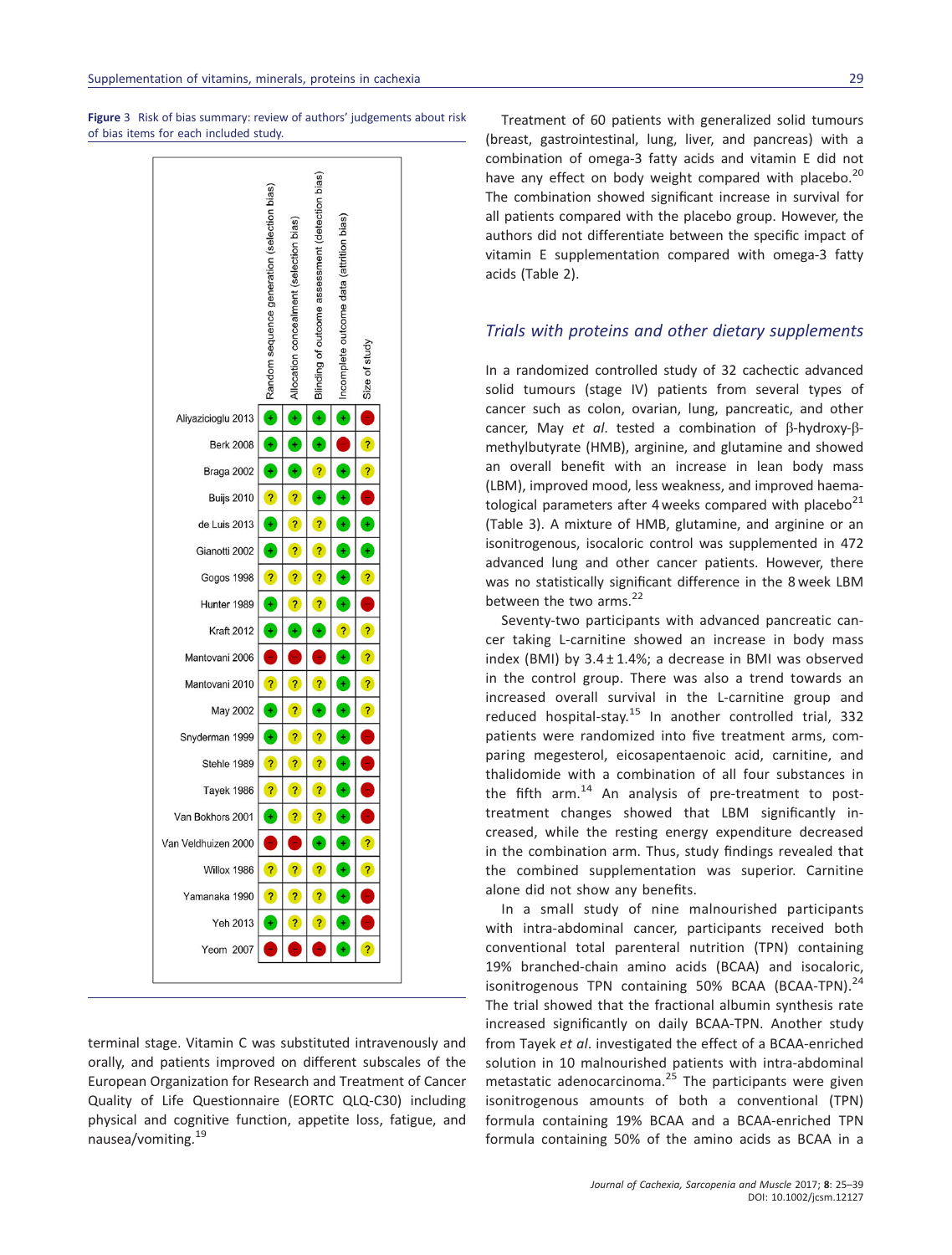|                                                         | Study Design Supplement application patients |     | Type of Number of | Cancer<br>type    | Setting                                                                                                                                                                                                        | tissue | Assessed Outcome | measure Narrative summary of results                                                                                                                                                                                                                                                                     | Adverse side effects                                                                                                    |
|---------------------------------------------------------|----------------------------------------------|-----|-------------------|-------------------|----------------------------------------------------------------------------------------------------------------------------------------------------------------------------------------------------------------|--------|------------------|----------------------------------------------------------------------------------------------------------------------------------------------------------------------------------------------------------------------------------------------------------------------------------------------------------|-------------------------------------------------------------------------------------------------------------------------|
| Villox<br>RCT<br><sup>ot al.</sup><br>986 <sup>17</sup> | Magnesium i.v; tablet                        | 0.0 |                   | ovarian<br>cancer | Testicular; Magnesium supplementation Urine,<br>cis-diamminedichloroplatinum<br>I (cis-platin) over 14 months<br>supplementation (control<br>group) in the course of<br>(study group) vs. no<br>treatment with | blood  | EORTC            | greater renal tubular damage.<br>between the groups; control<br>group showed significantly<br>magnesium concentration<br>was significantly higher in<br>$P < 0.01$ ). Weight loss did<br>$\pm 0.009$ vs. 0.50 $\pm 0.07$ ;<br>After 14 months serum<br>not differ significantly<br>the study group (0.62 | dropouts due to adverse<br>magnesium; number of<br>Discontinuation due to<br>effects not reported<br>metallic' taste of |
| <br> <br> <br>                                          |                                              |     |                   |                   |                                                                                                                                                                                                                |        |                  | $\frac{1}{2}$                                                                                                                                                                                                                                                                                            |                                                                                                                         |

Table 1 Trials with minerals Trials with minerals

EORTC, European Organization for Research and Treatment of Cancer; i.v., intravenous; p.o., per oral; RCT, Randomized controlled trial EORTC, European Organization for Research and Treatment of Cancer; i.v., intravenous; p.o., per oral; RCT, Randomized controlled trial

30 Mochamat et al.

random order. BCAA-enriched formulae group showed significant increases in whole body protein synthesis and leucine balance. Both studies demonstrated potential clinical bene fits associated with BCAA-enriched TPN in cancer cachexia patients.

Supplementation with combinations of antioxidants, vitamins, omega-3 fatty acids, medroxyprogesterone acetate, and celecoxib<sup>23</sup> was used in a study of 39 cancer patients. The study reported positive effects stabilizing or increasing weight, LBM, and appetite.

In another study, an Ethanwell/Ethanzyme (EE) regimen was investigated in 68 malnourished patients with head and neck cancer.<sup>26</sup> Ethanwell is a protein-dense and energy-dense oral nutritional supplement that contains several ingredients including omega-3 fatty acids, glutamine, selenium, and CoQ10. Ethanzyme is an enzyme product composed of multiple probiotics and vitamins. The result showed that an EE regimen improved body weight as well as serum albumin and prealbumin levels in head and neck cancer patients with a BMI <19. However, methodology in both abovementioned studies did not allow to differentiate the bene ficial effects of the individual substances in the combination therapies.

## Perioperative supplementation

Nine studies on the use of different combinations of arginine, glutamine, alanine, glycine, BCAA, omega-3 fatty acids, and RNA in a perioperative setting were identi fied including a total of 791 cancer patients<sup>27–35</sup> (Table 4). Two of these studies investigated patients with major weight loss at the time of admission.<sup>27,30</sup> In five studies,<sup>27,30,32,34,35</sup> arginine was supplemented in different mixtures. Supplementation showed beneficial effects with regard to length of hospital stay, 27,34 postoperative infections,<sup>27</sup> increase in BMI,<sup>35</sup> and albumin, prealbumin, and lymphocyte levels.<sup>35</sup> One study<sup>32</sup> in 32 head and neck cancer patients also reported an overall long-term survival (34.8 months vs. 20.7 months). In two studies, glutamine supplementation was investigated.<sup>29,33</sup> Improved nitrogene balance and intracellular glutamine concentration<sup>29</sup> and shortened hospital stay<sup>33</sup> were relevant clinical effects.

## Adverse effects with dietary supplements

Adverse effects were metallic taste after magnesium supplementation,<sup>17</sup> diarrhoea,<sup>14,15</sup> and nausea<sup>15</sup> after L-carnitine supplementation, or mild abdominal discomfort and transient diarrhoea after a mixture of omega-3 polyunsaturated fatty acids plus vitamin  $E^{20}$  HMB in combination with arginine was associated with nausea, constipation, and diarrhoea.<sup>22</sup> EE regimen<sup>26</sup> led to oral mucositis and emesis.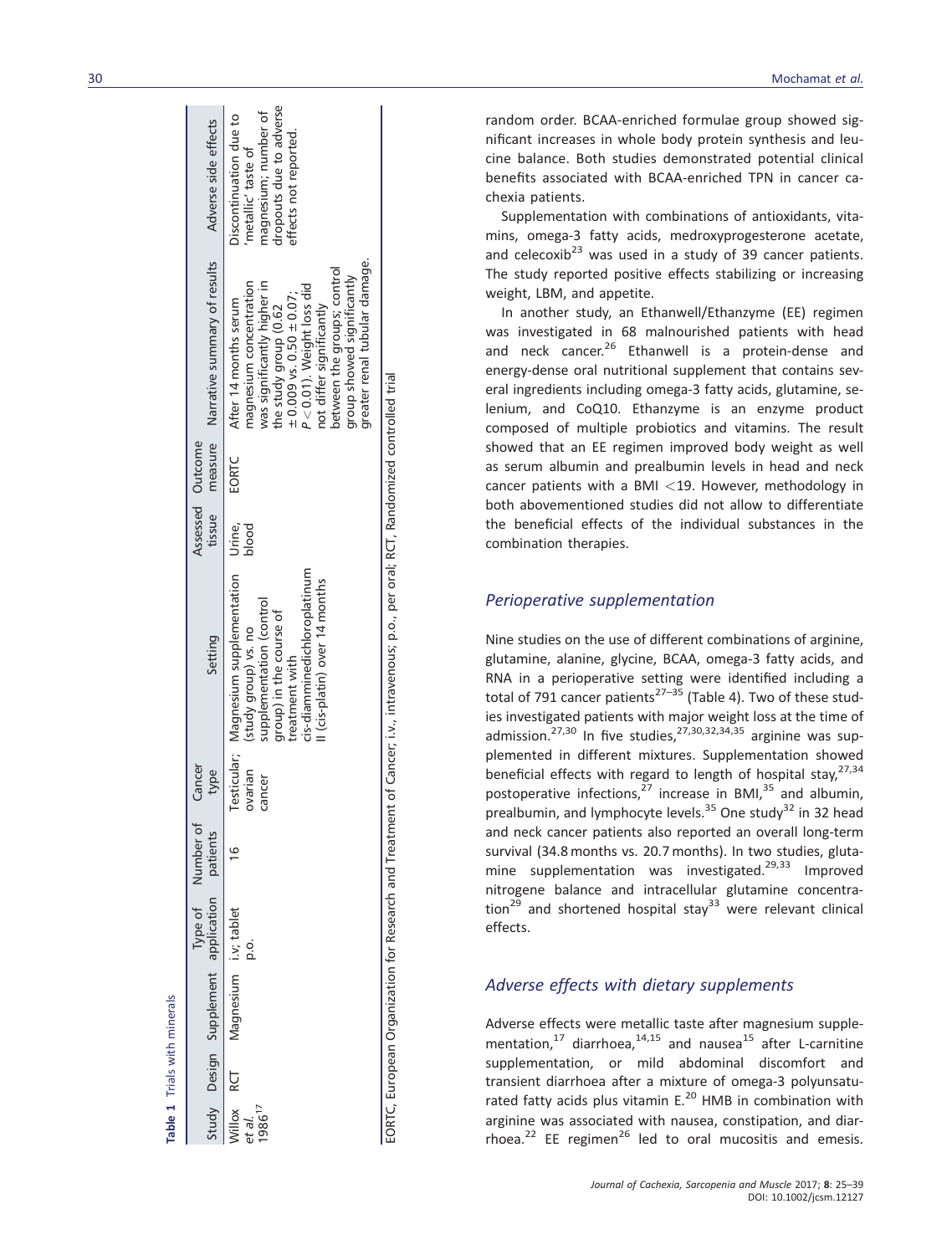| Study                                          | Design                             | Supplement                                  | application<br>$\overline{\sigma}$<br>Type | Number of<br>patients | Cancer<br>type                  | Setting                                                                                                                        | Assessed<br>tissue | Outcome measure                                                                                                    | Narrative summary of results                                                                                                                                                                                                                                                                                                                                                                                                                                                                                                                                                                                                                                                                                                                                                                                               | Adverse effects                                                                                                                 |
|------------------------------------------------|------------------------------------|---------------------------------------------|--------------------------------------------|-----------------------|---------------------------------|--------------------------------------------------------------------------------------------------------------------------------|--------------------|--------------------------------------------------------------------------------------------------------------------|----------------------------------------------------------------------------------------------------------------------------------------------------------------------------------------------------------------------------------------------------------------------------------------------------------------------------------------------------------------------------------------------------------------------------------------------------------------------------------------------------------------------------------------------------------------------------------------------------------------------------------------------------------------------------------------------------------------------------------------------------------------------------------------------------------------------------|---------------------------------------------------------------------------------------------------------------------------------|
| Yeom et al.<br>$2007^{19}$                     | Prospective study                  | Vitamin C                                   | blet<br>i.v.; tak<br>o.                    | 39                    | neoplasms<br>primary<br>Various | 3 days and 4g<br>received 10 g<br>of vitamin C<br>of vitamin C<br>p.o. per day<br>i.v. twice in<br>All patients<br>for a week. | Blood              | EORTC                                                                                                              | $P = 0.001$ ), nausea/vomiting<br>vs. $21 \pm 25$ , $P = 0.013$ ), and<br>supplementation showed<br>higher scores for physical<br>$P = 0.001$ ), pain $(30 \pm 32)$<br>function and significantly<br>appetite loss $(50 \pm 43 \text{ vs.})$<br>$78 \pm 19$ , $P = 0.001$ ), and<br>$P = 0.037$ ), role (59 ± 31<br>lower scores for fatigue<br>vs. $73 \pm 22$ , $P = 0.002$ ),<br>improved global health<br>emotional (68 $\pm$ 24 vs.<br>post-treatment scores<br>cognitive (69 $\pm$ 23 vs.<br>$(66 \pm 20 \text{ vs. } 72 \pm 15,$<br>reported significantly<br>$(24 \pm 25 \text{ vs. } 11 \pm 15,$<br>$(36 \pm 18 \text{ vs. } 55 \pm 16)$<br>Pre-treatment versus<br>$(52 \pm 24 \text{ vs. } 40 \pm 19)$<br>$31 \pm 29$ , $P = 0.005$ ).<br>$P = 0.001$ ; patients<br>$80 \pm 16$ , $P = 0.002$ )<br>after 1 week | None                                                                                                                            |
| et al. 2000 <sup>18</sup><br>Veldhuizen<br>Van | Phase-Il-crossover-study Vitamin D |                                             | Liquid<br>0.0                              | $\frac{6}{2}$         | Prostate<br>cancer              | All patients<br>daily for 12<br>following a<br>2000 units<br>Vitamin D<br>received<br>placebo<br>4 week<br>period<br>weeks     | Blood              | vitamin D measured<br>serum calcium and<br>Muscle strength at<br>enrollment and<br>every 4 weeks;<br>at each visit | strength in six patients (37%)<br>(25%) and improved muscle<br>12 weeks scores to 4 weeks<br>difference; reduced pain<br>scores (placebo period)<br>scores in four patients<br>showed no significant<br>pre-post-treatment                                                                                                                                                                                                                                                                                                                                                                                                                                                                                                                                                                                                 | None                                                                                                                            |
| Gogos et al.<br>1998 <sup>20</sup>             | RСТ                                | fatty acids<br>vitamin E<br>Omega-3<br>plus | Capsule<br>o.o                             | 60                    | neoplasms<br>primary<br>Various | (study group)<br>group) daily<br>18 g fish oil<br>vs. placebo<br>until death<br>$+200$ mg<br>vitamin E<br>(control             | Blood              | cytokine production,<br>nutritional response,<br>Karnofsky index,<br>T-cell-subsets,<br>survival                   | $P = 0.025$ ), while there was no<br>(no exact numbers presented;<br>showed a significant increase<br>significant prolonged survival<br>effect on IL-1, IL-6, and body<br>Karnofsky index (51 ± 3 vs.<br>After 40 days, study group<br>in TNF- $\alpha$ levels (369 $\pm$ 32<br>vs.784 $\pm$ 207, $P < 0.05$ ),<br>$72 \pm 4$ , $P = 0.01$ ) and a<br>weight.                                                                                                                                                                                                                                                                                                                                                                                                                                                              | of dropouts due<br>Mild abdominal<br>discomfort;<br>effects not<br>to adverse<br>diarrhoea;<br>transient<br>reported.<br>number |
|                                                |                                    |                                             |                                            |                       |                                 |                                                                                                                                |                    |                                                                                                                    | EORTC, European Organization for Research and Treatment of Cancer; IL, Interleukin; i.v., intravenous; p.o., per oral; RGT, Randomized controlled trial; TNF, Tumour Necrosis Factor                                                                                                                                                                                                                                                                                                                                                                                                                                                                                                                                                                                                                                       |                                                                                                                                 |

Table 2 Trials with vitamins

Table 2 Trials with vitamins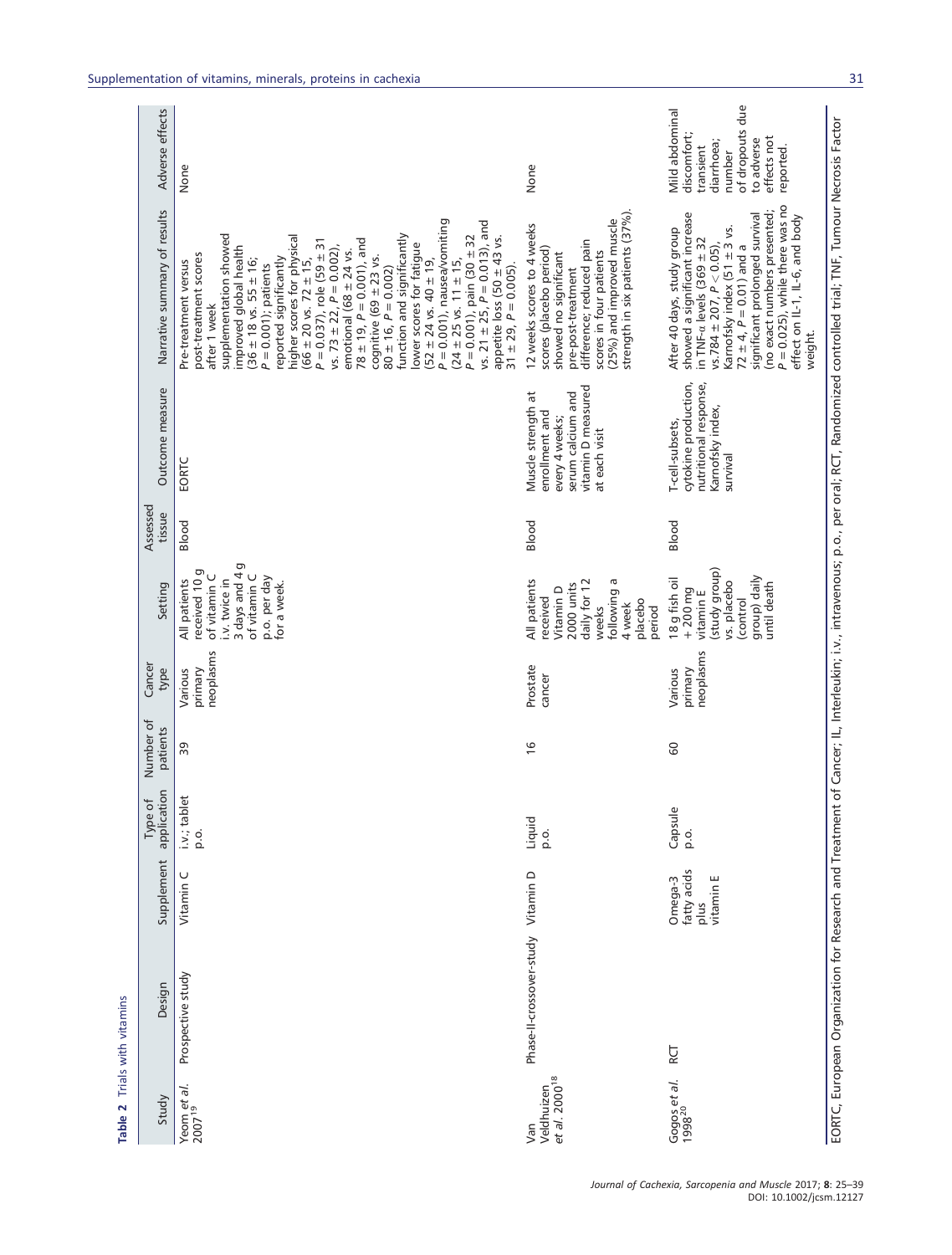|                                          |                                                        |                                                                                                                                                                                                                         | Type of                | Number of       |                                 |                                                                                                                                                                                                                                                                                                                                                                                         |
|------------------------------------------|--------------------------------------------------------|-------------------------------------------------------------------------------------------------------------------------------------------------------------------------------------------------------------------------|------------------------|-----------------|---------------------------------|-----------------------------------------------------------------------------------------------------------------------------------------------------------------------------------------------------------------------------------------------------------------------------------------------------------------------------------------------------------------------------------------|
| Study                                    | Design                                                 | Supplement                                                                                                                                                                                                              | application            | patients        | Cancer type                     | Setting                                                                                                                                                                                                                                                                                                                                                                                 |
| May et al.<br>$2002^{21}$                | <b>RCT</b>                                             | HMB, arginine, and<br>glutamine                                                                                                                                                                                         | Liquid p.o.            | $\overline{32}$ | Various primary<br>neoplasms    | Treatment with HMB (3 g/day),<br>L-arginine 14 g/day), L-glutamine<br>(14 g/day [HMB/Arg/Gln]) (study<br>group) vs. isonitrogenous mixture<br>of nonessential amino acids (control<br>group) over a 24 weeks period                                                                                                                                                                     |
| Berk et al.<br>2008 <sup>22</sup>        | <b>RCT</b>                                             | HMB, arginine                                                                                                                                                                                                           | Liquid p.o.            | 472             | Various<br>primary<br>neoplasms | Mixture of HMB, glutamine,<br>arginine (study group) vs. an<br>isonitrogenous, isocaloric<br>mixture (control group) twice<br>a day for 8 weeks                                                                                                                                                                                                                                         |
| Mantovani<br>et al. 2010 <sup>14</sup>   | <b>RCT</b>                                             | Megesterol,<br>eicosapentaenoic acid,<br>carnitine and thalidomide,<br>plus polyphenol,<br>lipoic acid, carbocysteine,<br>vitamin E, vitamin A, and<br>vitamin C orally                                                 | Tablet:<br>liquid p.o. | 332             | Various primary<br>neoplasms    | 5 groups: (1) Megesterol, (2)<br>eicosapentaenoic acid, (3) carnitine,<br>(4) thalidomide, and (5) mixture of<br>$(1)$ – $(4)$ ; additionally in all groups<br>polyphenol, lipoic acid, carbocysteine,<br>vitamin E, vitamin A, and vitamin C                                                                                                                                           |
| Kraft et al.<br>2012 <sup>15</sup>       | <b>RCT</b>                                             | L-carnitine                                                                                                                                                                                                             | Liquid p.o.            | 72              | Pancreatic<br>cancer            | Oral L-carnitine (4 g) (study<br>group) vs. placebo (control<br>group) for 12 weeks                                                                                                                                                                                                                                                                                                     |
| Mantovani<br>et al. 2006 <sup>23</sup>   | Phase II<br>study with<br>Simon<br>two-stage<br>design | Polyphenol, antioxidant,<br>pharmaco-nutritional<br>support enriched                                                                                                                                                    | Tablet;<br>liquid p.o. | 39              | Various<br>primary<br>neoplasms | All patients received integrated<br>treatment over 4 months with<br>high polyphenols content,<br>antioxidants (A-lipoic acid,<br>carbocysteine lysine salt, vitamin<br>E, vitamin A, vitamin C), and<br>pharmaco-nutritional support<br>enriched with two cans per day<br>omega-3 fatty acids,<br>medroxyprogesterone acetate,<br>and selective cyclooxygenase-2<br>inhibitor celecoxib |
| Hunter<br>et al. 1989 <sup>24</sup>      | Prospective BCAA<br>randomized<br>trial                |                                                                                                                                                                                                                         | i.v.                   | 9               | carcinoma                       | Intra-abdominal All patients received both<br>conventional TPN containing 19%<br>BCAA (AA) and isocaloric,<br>isonitrogenous TPN containing<br>50% BCAA (BCAA-TPN) in random<br>order for a minimum of 24h                                                                                                                                                                              |
| Tayek<br>et al.1986 <sup>25</sup>        | <b>RCT</b>                                             | <b>BCAA</b>                                                                                                                                                                                                             | i.v.                   | 10              | carcinoma                       | Intra-abdominal All participants were given<br>isonitrogenous amounts of both a<br>conventional total parenteral<br>nutrition (TPN) formula containing<br>19% BCAA a BCAA-enriched TPN<br>formula containing 50% of the<br>amino acids as BCAA in a random<br>order over 2-5 days.                                                                                                      |
| Yeh <i>et al</i> .<br>2013 <sup>26</sup> | <b>RCT</b>                                             | EE and isocal. Ethanwell<br>contains several ingredients,<br>including omega-3 fatty<br>acids, glutamine, selenium,<br>and CoQ10. Ethanzyme is<br>an enzyme product<br>composed of multiple<br>probiotics and vitamins. | Liquid p.o.            | 68              | Head and neck<br>cancer         | Patients were randomly assigned<br>to receive either EE supplement<br>(study group) or Isocal supplement<br>(control group) for a 3 month period                                                                                                                                                                                                                                        |

#### Table 3 Trials with other dietary supplements or combinations

AST, Aspartate Aminotransferase; ALT, Alanine Aminotransferase; BCAA, Branched-chain amino acid; BFI, Brief Pain Inventory; CO2, Carbon dioxide; ECOG, Eastern Cooperative Oncology Group performance status; EORTC, European Organization for Research and Treatment of Cancer; EORTC QLQ C30, European Organization for Research and Treatment of Cancer Quality of Life Questionnaire C30; FAACT, Functional Assessment of Cancer Therapy; FFM, Fat free mass; HMB, ß-hydroxy-ß-methylbutyrate; IL, Interleukin; i.v., intravenous; LBI, Lean body mass; MFSI-SF, Multidimensional Fatigue Symptom Inventory–Short Form; p.o., per oral; REE, Resting Energy Expenditure; NAI, Neutrophil Adhesivity Index; RCT, Randomized Controlled Trial; TNF, Tumour Necrosis Factor; TPN, Total parenteral nutrition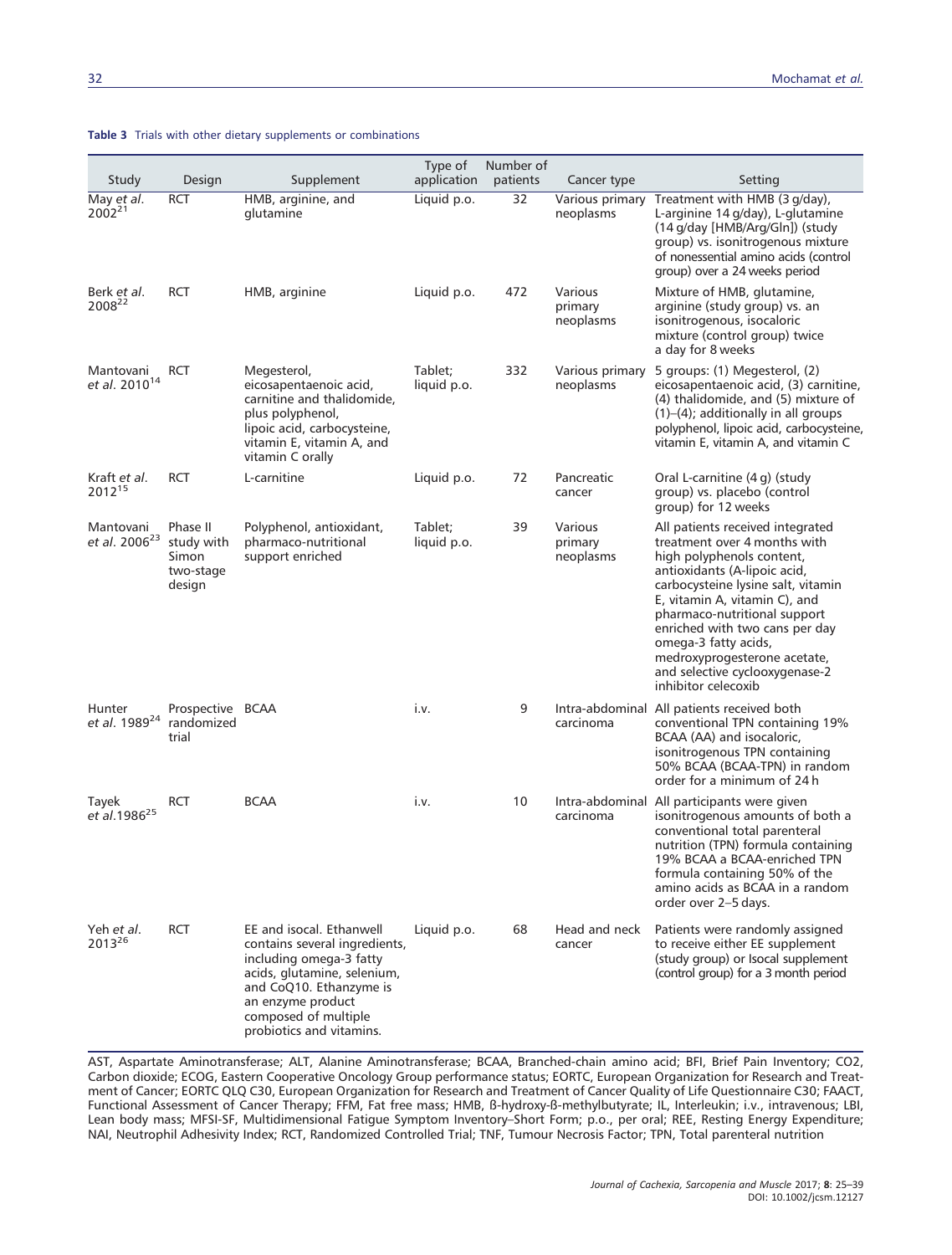## Table 3 (continued)

| Study                                    | Assessed tissue                | Outcome measure                                                                                             | Narrative summary of results                                                                                                                                                                                                                                                                                                                                                                      | Adverse effect                                                                                                                                                              |
|------------------------------------------|--------------------------------|-------------------------------------------------------------------------------------------------------------|---------------------------------------------------------------------------------------------------------------------------------------------------------------------------------------------------------------------------------------------------------------------------------------------------------------------------------------------------------------------------------------------------|-----------------------------------------------------------------------------------------------------------------------------------------------------------------------------|
| May et al.<br>$2002^{21}$                | Blood                          | Body weight; FFM                                                                                            | After 24 weeks of supplementation<br>study group showed significant<br>increase in body weight (2.27 $\pm$<br>1.17 vs. $0.27 \pm 1.39$ , $P = 0.06$ )<br>and FFM $(1.6 \pm 0.94 \text{ kg} \text{ vs. } 0.48)$<br>$\pm$ 1.08; $P < 0.05$ ).                                                                                                                                                       | None                                                                                                                                                                        |
| Berk et al.<br>2008 <sup>22</sup>        |                                | <b>LBM</b>                                                                                                  | Post-treatment measurement<br>after 8 weeks supplementation<br>showed no significant difference<br>in LBM.                                                                                                                                                                                                                                                                                        | Nausea, constipation,<br>and/or diarrhoea; 30<br>patients dropped out<br>due to side effects                                                                                |
| Mantovani<br>et al. 2010 <sup>14</sup>   | <b>Blood</b>                   | LBM, REE, MFSI-SF,<br>IL-6, TNF- $\alpha$ , ECOG PS,<br>Appetite VAS, EORTC<br>QLQ-C30, Euro QoL<br>EQ-5D   | Post-treatment measurement<br>after 4 months supplementation<br>showed that group 5 was superior<br>to all other groups concerning<br>increase in LBM (DEXA) (43.8 $\pm$<br>9.4 vs. $44.9 \pm 7.7$ ; $P = 0.015$ )<br>and appetite $(P = 0.0003)$ .                                                                                                                                               | Diarrhoea (2 patients)                                                                                                                                                      |
| Kraft et al.<br>2012 <sup>15</sup>       | <b>Blood</b>                   | BMI, EORTC-QLQ-C30,<br>BFI                                                                                  | Post-treatment measurement after 12<br>weeks supplementation showed increase<br>of BMI in study group $(3.4 \pm 1.4\% \text{ vs.})$<br>$-1.5 \pm 1.4$ %, $P < 0.05$ ); trend towards<br>increased overall survival in the study<br>group (median 519 $\pm$ 50 d vs. 399 $\pm$ 43 d,<br>$P = n.s.$ ), and reduced hospital-stay<br>$(36 \pm 4 \text{ days vs. } 41 \pm 9 \text{ days}, P = n.s.).$ | Nausea (8 patients),<br>diarrhoea (2 patients),<br>which may have been<br>caused by concomitant<br>chemotherapy                                                             |
| Mantovani<br>et al. 2006 <sup>23</sup>   | Blood                          | Weight, LBM, Appetite,<br>REE, Grip strength,<br>laboratory, ECOG,<br>EORTC QLQ-C30, Euro<br>QL-5D, MFSI-SF | Post-treatment measurement<br>after 4 months supplementation<br>showed increase of body weight<br>$(55.1 \pm 10 \text{ vs. } 57 \pm 9.8 \text{ kg})$<br>$P = 0.031$ ) as did LBM (38 $\pm$ 9 vs.<br>39.7 $\pm$ 8.7; P = 0.024), and appetite<br>$(5.5 \pm 2.5 \text{ vs. } 7.0 \pm 1.6; P = 0.004).$                                                                                              | None                                                                                                                                                                        |
| Hunter<br>et al. 1989 <sup>24</sup>      | Blood, urine,<br>breath sample | CO <sub>2</sub> , albumin, leucine,<br>tyrosine                                                             | After a minimum supplementation<br>of 24 h study group showed<br>increased flux of leucine (158.0 $\pm$<br>37.2 vs. 243.5 $\pm$ 75.8 µmol/kg h;<br>$P < 0.025$ ) and tyrosine (35.0 $\pm$ 84 vs.<br>$42.6 \pm 11.0 \,\mu$ mol/kg h; $P < 0.05$ )                                                                                                                                                  | None                                                                                                                                                                        |
| Tayek<br>et al.1986 <sup>25</sup>        | Blood, urine                   | Protein kinetic, albumin<br>synthesis                                                                       | After 2-5 days, BCAA-enriched<br>formula group showed significant<br>increases in whole body protein<br>synthesis $(2.2 \pm 0.2$ g protein/kg<br>BW/day vs.3.9 $\pm$ 0.3; P < 0.005)<br>and leucine balance $(2.5 \pm 0.4 g)$<br>leucine/day vs. $6.5 \pm 0.6$ ;<br>$P < 0.001$ ).                                                                                                                | None                                                                                                                                                                        |
| Yeh <i>et al</i> .<br>2013 <sup>26</sup> | Blood                          | Body weight, serum<br>albumin, prealbumin                                                                   | After 8 weeks, EE regimen significantly<br>improved body weight compared<br>with controls $(9.0 \pm 1.8 \text{ vs. } -7.3 \pm 3.3)$ ;<br>$P < 0.05$ ) as well as serum albumin<br>$(24.7 \pm 9.5 \text{ vs. } 2.8 \pm 6.5; P < 0.05)$<br>and prealbumin levels $(23.6 \pm 7.8 \text{ vs.})$<br>$6.1 \pm 14.4$ ; $P < 0.05$ ).                                                                     | Some patients suffered<br>from accumulating<br>treatment-related side<br>effects (oral mucositis,<br>emesis). Number of<br>dropouts due to adverse<br>effects not reported. |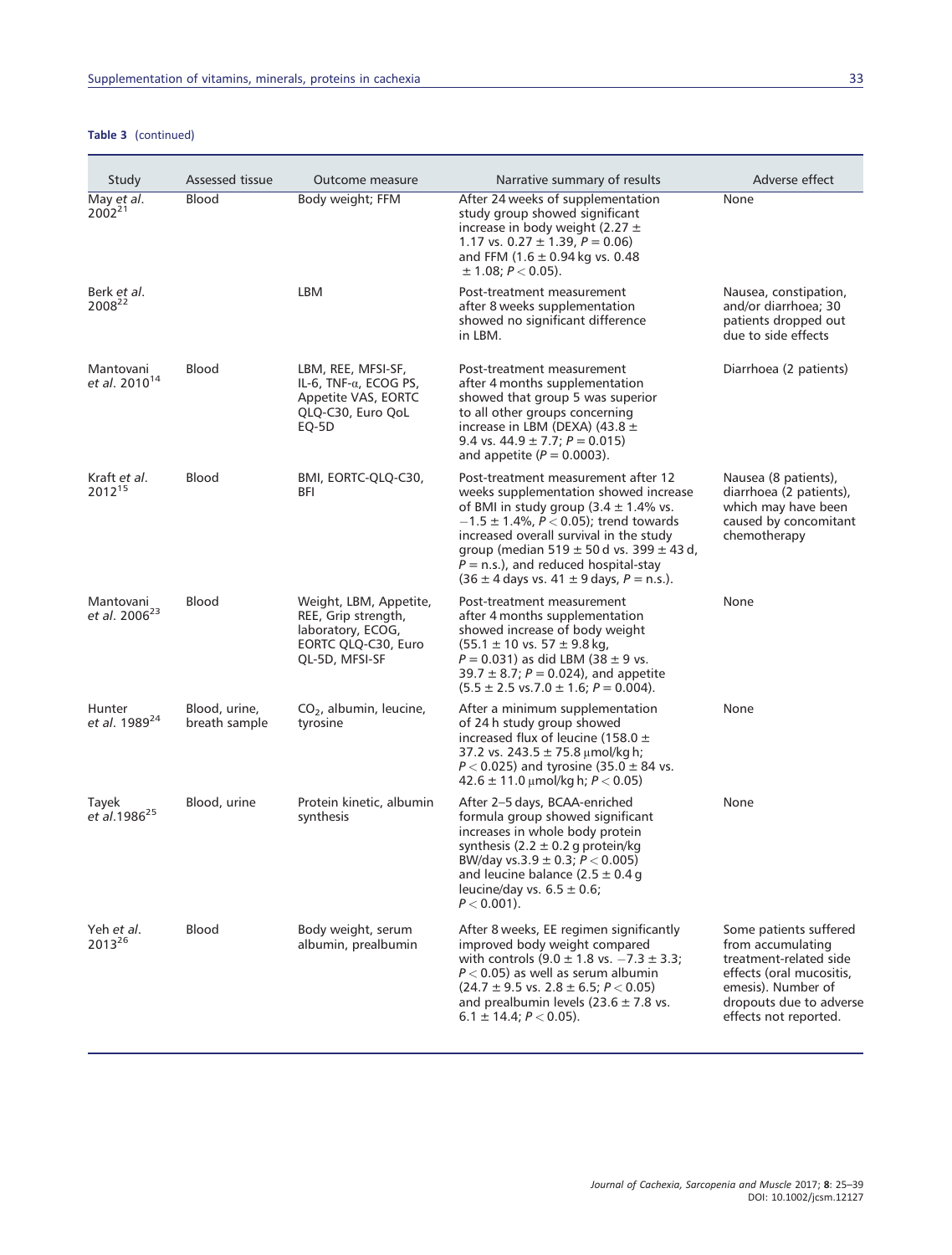Table 4 Trials with other dietary supplements or combinations in the perioperative setting Table 4 Trials with other dietary supplements or combinations in the perioperative setting

| Adverse<br>events               | cramping/bloating<br>(72 patients),<br>(13 patients),<br>(5 patients)<br>Abdominal<br>diarrhoea<br>vomiting                                                                                                                                                                                                                                                                                                                                                                      | None                                                                                                                                                                                                                                                                                                                                                                                                            | None                                                                                                                                                                                                                                                                         | None                                                                                                                                                                                                                                                                                                                 | (Continues) |
|---------------------------------|----------------------------------------------------------------------------------------------------------------------------------------------------------------------------------------------------------------------------------------------------------------------------------------------------------------------------------------------------------------------------------------------------------------------------------------------------------------------------------|-----------------------------------------------------------------------------------------------------------------------------------------------------------------------------------------------------------------------------------------------------------------------------------------------------------------------------------------------------------------------------------------------------------------|------------------------------------------------------------------------------------------------------------------------------------------------------------------------------------------------------------------------------------------------------------------------------|----------------------------------------------------------------------------------------------------------------------------------------------------------------------------------------------------------------------------------------------------------------------------------------------------------------------|-------------|
| Narrative summary<br>of results | 2 vs. controls (12.2 $\pm$ 4.1 days<br>vs. 14.0 $\pm$ 7.7, $P = 0.03$ ) and<br>measured by incidence (group<br>Supplementation significantly<br>shortened length of hospital<br>$\pm$ 7.7; $P = 0.008$ ) and group<br>less postoperative infections<br>controls 16 vs. $31, P = 0.02$ )<br>stay in group 1 vs. controls<br>(11.6 $\pm$ 4.7 days vs. 14.0<br>in the period up to 30 days<br>after hospital discharge as<br>1 vs. controls 14 vs. 31,<br>$P = 0.006$ ; group 2 vs. | concentration was maintained<br>in the study group, whereas it<br>was significantly better in the<br>study group on 5 <sup>th</sup> post<br>Cumulative nitrogen balance<br>operative day $(-7.1 \pm 2.2 \text{ vs.}$<br>group $(17.5 \pm 1.0 \text{ vs. } 12.0$<br>$\pm$ 0.6 mmol/L, $P < 0.001$ ).<br>decreased in the control<br>intracellular glutamine<br>$-18.1 \pm 1.7$ g N/day;<br>$P < 0.001$ ); muscle | supplementation groups 1 + 2<br>intention to treat analysis in<br>groups $3 + 4$ (23% vs. 45%<br>incidence of post-operative<br>Significant decrease in the<br>during hospitalization in<br>infectious complications<br>vs. standard diet control<br>incidence, $P = 0.04$ ) | No significant changes in<br>outcome measurements<br>nutritional status on all<br>at 1, 4 and 7 days<br>post-operatively                                                                                                                                                                                             |             |
| Outcome<br>measure              | postoperative<br>hospital stay<br>Incidence of<br>infections,<br>length of                                                                                                                                                                                                                                                                                                                                                                                                       | concentration<br>balance and<br>glutamine<br>Nitrogen                                                                                                                                                                                                                                                                                                                                                           | of tube feedings,<br>status, tolerance<br>and duration of<br>wound healing<br>hospitalization<br>Dietary intake,<br>infectious and<br>complications,<br>evaluations of<br>changes in<br>nutritional<br>aboratory<br>weight,                                                  | recruitment, 1,<br>circumference,<br>upper midarm<br>4, and 7 days<br>Body weight,<br>composition,<br>albumin at<br>thickness,<br>function,<br>skinfold<br>muscle<br>body                                                                                                                                            |             |
| Assessed<br>tissue              | Blood                                                                                                                                                                                                                                                                                                                                                                                                                                                                            | quadriceps<br>biopsy of<br>femoris<br>blood,<br>Urine,                                                                                                                                                                                                                                                                                                                                                          | Blood                                                                                                                                                                                                                                                                        | Blood                                                                                                                                                                                                                                                                                                                |             |
| Setting                         | plus postoperative jejunal<br>with 1 L/day of a formula<br>(1) Oral supplementation<br>omega-3 fatty acids, and<br>for 5 days before surgery<br>RNA, with no nutritional<br>preoperative treatment<br>enriched with arginine,<br>infusion with the same<br>Control group without<br>enriched formula; (3)<br>support given after<br>surgery; (2) Same<br>supplementation                                                                                                         | glutamine-containing<br>L-alanyl-L-glutamine,<br>supplemented with<br>alanine-N. Control<br>supplementation.<br>Study group was<br>group received<br>a synthetic<br>dipeptide,<br>glycine-N                                                                                                                                                                                                                     | post-operative, and (4)<br>Patients were divided<br>supplemented diet<br>supplemented diet<br>post-operative, (3)<br>post-operative, (2)<br>pre-operative and<br>into 4 groups: (1)<br>pre-operative and<br>post-operative<br>standard diet<br>standard diet                 | feeding, (2) pre-operative<br>enteral nutrition in which<br>replaced by arginine and<br>and post-operative tube<br>standard post-operative<br>standard post-operative<br>standard pre-operative<br>41% of the casein was<br>Patients were divided<br>tube feeding, (3) no<br>into 3 groups: (1)<br>pre-operative and |             |
| Cancer type                     | Gastrointestinal<br>Cancer                                                                                                                                                                                                                                                                                                                                                                                                                                                       | Colon, rectum<br>cancer                                                                                                                                                                                                                                                                                                                                                                                         | pharynx, larynx<br>the oral cavity,<br>Squamous cell<br>carcinoma of                                                                                                                                                                                                         | Head and neck<br>cancer                                                                                                                                                                                                                                                                                              |             |
| Number of<br>patients           | <b>PS</b>                                                                                                                                                                                                                                                                                                                                                                                                                                                                        | $\overline{c}$                                                                                                                                                                                                                                                                                                                                                                                                  | 136                                                                                                                                                                                                                                                                          | 49                                                                                                                                                                                                                                                                                                                   |             |
| application<br>Type of          | (postoperative)<br>(preoperative);<br>per jejunal<br>Liquid p.o.<br>feeding                                                                                                                                                                                                                                                                                                                                                                                                      | $\frac{1}{2}$                                                                                                                                                                                                                                                                                                                                                                                                   | Liquid p.o.;<br>enteral                                                                                                                                                                                                                                                      | tube feeding<br>Liquid per                                                                                                                                                                                                                                                                                           |             |
| Supplement                      | fatty acids,<br>Arginine,<br>omega-3<br>and RNA                                                                                                                                                                                                                                                                                                                                                                                                                                  | and glycine<br>Glutamine                                                                                                                                                                                                                                                                                                                                                                                        | Immune-enhancing<br>from Novartis<br>supplement<br>nutritional<br>product<br>(Impact,<br>Replete)                                                                                                                                                                            | Arginine                                                                                                                                                                                                                                                                                                             |             |
| Design                          | <b>RCT</b>                                                                                                                                                                                                                                                                                                                                                                                                                                                                       | RCT                                                                                                                                                                                                                                                                                                                                                                                                             | RCT                                                                                                                                                                                                                                                                          | RCT                                                                                                                                                                                                                                                                                                                  |             |
| Study                           | et al. 2002 <sup>27</sup><br>Gianotti                                                                                                                                                                                                                                                                                                                                                                                                                                            | Stehle et al.<br>1989 <sup>29</sup>                                                                                                                                                                                                                                                                                                                                                                             | Snyderman<br>et al. 1999 <sup>28</sup>                                                                                                                                                                                                                                       | et al. 2001 <sup>30</sup><br>Bokhorst-De<br>Schueren<br>Van Der<br>van                                                                                                                                                                                                                                               |             |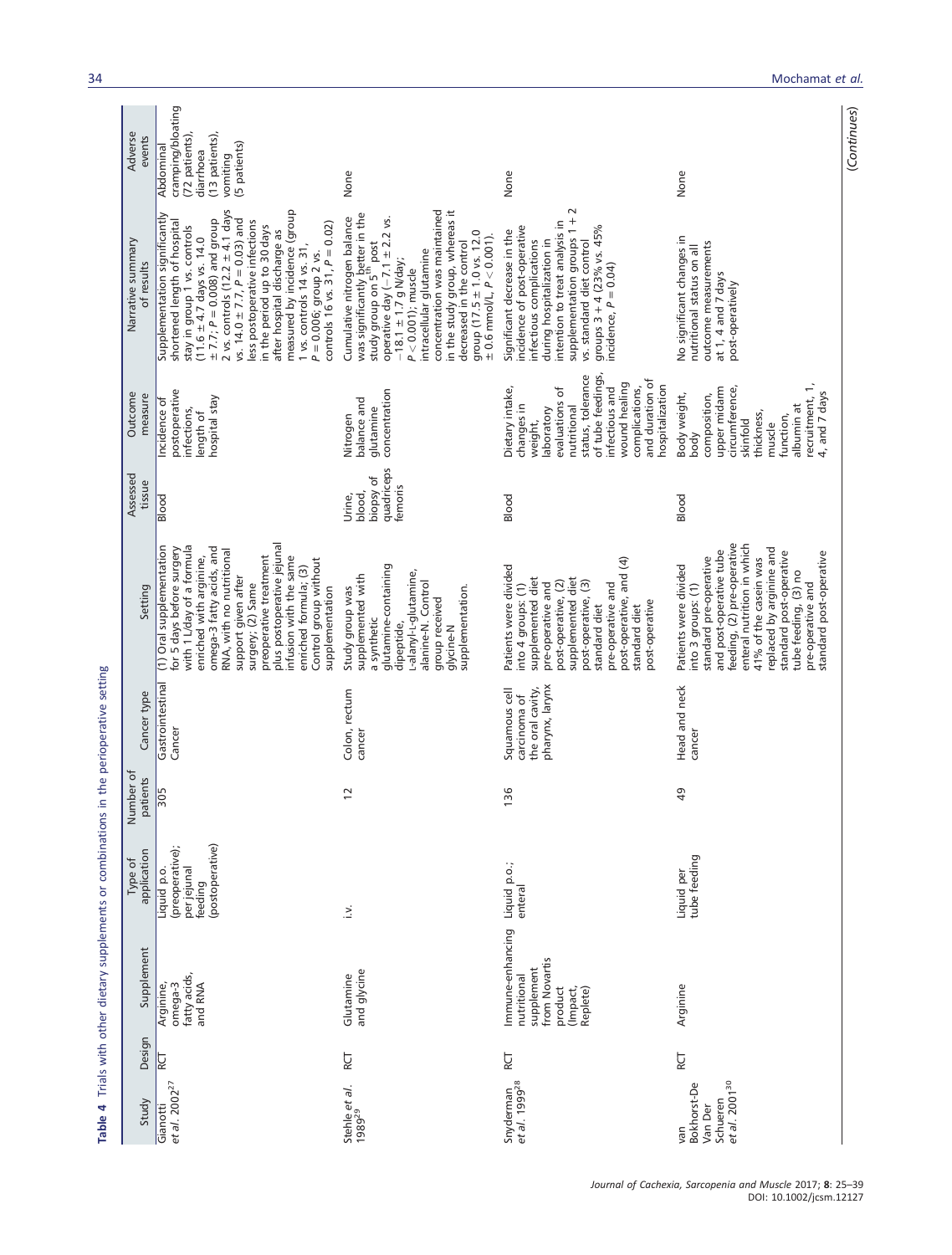| Table 4 (continued)                        |        |                                                                                                  |                                                                       |                       |                            |                                                                                                                                                                                                                                                                                                                                      |                    |                                                                                                                                                                                                                                      |                                                                                                                                                                                                                                                                                                                                                                                           |                                                                                                                   |
|--------------------------------------------|--------|--------------------------------------------------------------------------------------------------|-----------------------------------------------------------------------|-----------------------|----------------------------|--------------------------------------------------------------------------------------------------------------------------------------------------------------------------------------------------------------------------------------------------------------------------------------------------------------------------------------|--------------------|--------------------------------------------------------------------------------------------------------------------------------------------------------------------------------------------------------------------------------------|-------------------------------------------------------------------------------------------------------------------------------------------------------------------------------------------------------------------------------------------------------------------------------------------------------------------------------------------------------------------------------------------|-------------------------------------------------------------------------------------------------------------------|
| Study                                      | Design | Supplement                                                                                       | application<br>Type of                                                | Number of<br>patients | Cancer type                | Setting                                                                                                                                                                                                                                                                                                                              | Assessed<br>tissue | Outcome<br>measure                                                                                                                                                                                                                   | Narrative summary<br>of results                                                                                                                                                                                                                                                                                                                                                           | Adverse<br>events                                                                                                 |
| et al. 1990 <sup>31</sup><br>Yamanaka      | ĔД     | <b>BCAA</b>                                                                                      | $\frac{1}{2}$                                                         | 34                    | Gastric cancer             | Total parenteral nutrition<br>with 31% BCAA vs. 21%<br>BCAA was administered<br>solution supplemented<br>tube feeding, study<br>period up to 7 days<br>post-operatively                                                                                                                                                              | Blood              | administration<br>as well as on<br>amino acid<br>evels were<br>the day of<br>measured<br>discharge<br>Plasma<br>after                                                                                                                | 31% BCAA was more effective<br>solution supplemented with<br>Administration of TPN<br>metabolism than 21%<br><b>BCAA-enriched TPN</b><br>to improve protein                                                                                                                                                                                                                               | None                                                                                                              |
| Buijs et al.<br>2010 <sup>32</sup>         | RCT    | perioperative<br>Arginine vs.<br>standard<br>nutrition<br>enteral                                | Liquid per tube<br>feeding                                            | 32                    | Head and neck<br>cancer    | nutrition (study group) and<br>(2) standard perioperative<br>Participants were divided<br>enteral nutrition (control<br>group), outcome over a<br>arginine-supplemented<br>perioperative enteral<br>into 2 groups: (1)<br>10 year period                                                                                             |                    | metastases, and<br>second primary<br>appearance of<br>outcome was<br>loco-regional<br>included the<br>The primary<br>recurrence,<br>(≥10 years)<br>Secondary<br>long-term<br>ong-term<br>outcomes<br>tumours<br>survival.<br>distant | 20.7 months; $P = 0.019$ ) and<br>significantly better overall<br>survival (34.8 months vs.<br>survival (94.4 months vs.<br>20.8 months; $P = 0.022$ )<br>a better disease-specific<br>Study group had a                                                                                                                                                                                  | None                                                                                                              |
| Aliyazicioglu<br>et al. 2013 <sup>33</sup> | RCT    | dipeptide and/or<br>Standard and/or<br>supplemented<br>fatty acids<br>glutamine<br>omega-3<br>FN | $\ddot{=}$                                                            | 36                    | Colorectal<br>cancer       | (3) TPN with omega-3 fatty<br>acid solution (S-O), and (4)<br>Treatments were given for<br>7 days after the operation<br>(1) standard TPN (control<br>divided into four groups:<br>glutamine solution (S-D),<br>TPN with omega-3 fatty<br>Patients were randomly<br>group), (2) TPN with<br>acids solution and<br>glutamine (S-D-O). | Blood              | IL-8, length of<br>AST, ALT, NAI,<br>Albumin,<br>stay                                                                                                                                                                                | compared with control group<br>compared with control group<br>The length of hospital stay in<br>$\pm$ 1.73 in S-O; 8.2 $\pm$ 1.14 in<br>$P < 0.05$ ). All supplemented<br>supplemented groups was<br>significant increase (7 day<br>$(7.37 \pm 1.77$ in S-D; 7.13<br>$S-D-O$ vs. $12.48 \pm 5.43$ ;<br>postoperative) in NAI<br>groups also showed<br>significantly shorter<br>(P < 0.05) | None                                                                                                              |
| Braga et al.<br>$2002^{34}$                | RCT    | fatty acids,<br>Arginine,<br>omega-3<br>and RNA                                                  | per feeding tube<br>(postoperative)<br>(preoperative);<br>Liquid p.o. | 150                   | Gastrointestinal<br>cancer | (1) Post-operative standard<br>1 L/day liquid diet enriched<br>pre-operative and same as<br>control for post-operative;<br>diet; (2) For 7 days orally<br>arginine, omega-3 fatty<br>acids, and RNA for<br>pre-operative and<br>(3) enriched diet<br>post-operative                                                                  | Blood              | and length of<br>Postoperative<br>complication<br>stay                                                                                                                                                                               | supplemented diet before and<br>pre-operative (13.2 days) and<br>after surgery shortened the<br>(12.0 days) length of stay<br>$(15.3 \text{ days}) (P = 0.01 \text{ and}$<br>compared with controls<br>$P = 0.001$ , respectively)<br>Administration of<br>perioperative                                                                                                                  | (13 patients),<br>(29 patients),<br>(4 patients)<br>Abdominal<br>distention<br>cramps or<br>diarrhoea<br>vomiting |
| de Luis et al.<br>$2013^{35}$              | RCT    | fatty acids<br>Arginine,<br>omega-3                                                              | Liquid p.o.                                                           | 27                    | Head and neck<br>cancer    | (Group I) or three cans<br>(Group II) per day of a<br>Oral consume of two                                                                                                                                                                                                                                                            | Blood              | prealbumin,<br>transferrin,<br>Albumin,                                                                                                                                                                                              | Il showed significant increases<br>After a 12 week period Group<br>in weight (69.4 ± 9.4-74.6                                                                                                                                                                                                                                                                                             | (2 patients)<br>Nausea                                                                                            |

(Continues) (Continues)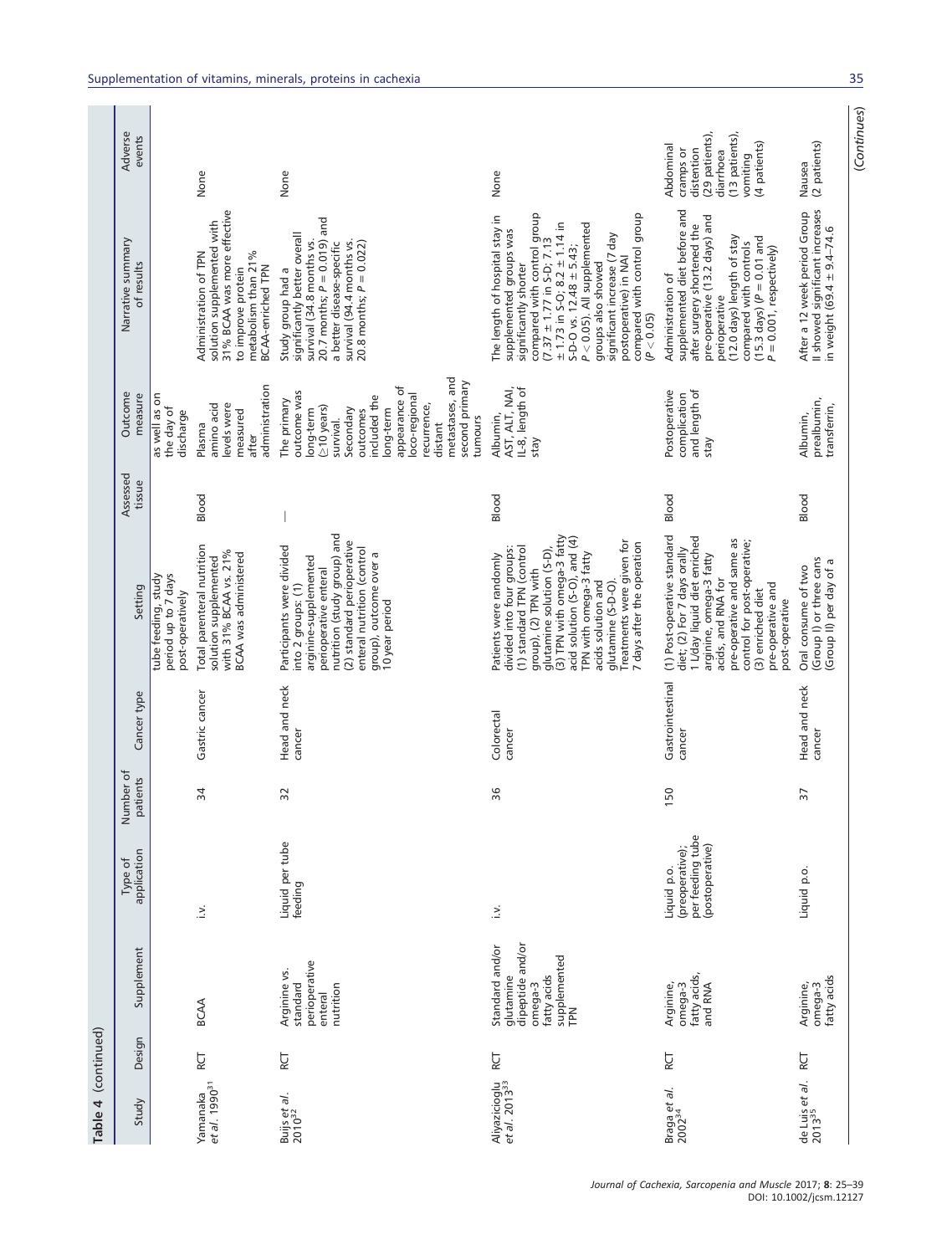| Table 4 (continued) |                         |                        |           |                      |                                                                                                       |                    |                                      |                                                                                                                                                                                   |                   |
|---------------------|-------------------------|------------------------|-----------|----------------------|-------------------------------------------------------------------------------------------------------|--------------------|--------------------------------------|-----------------------------------------------------------------------------------------------------------------------------------------------------------------------------------|-------------------|
|                     | Study Design Supplement | Type of<br>application | Number of | patients Cancer type | Setting                                                                                               | Assessed<br>tissue | Outcome<br>measure                   | Narrative summary<br>of results                                                                                                                                                   | Adverse<br>events |
|                     |                         |                        |           |                      | enhanced supplement for a<br>specially designed omega-3<br>fatty acids and arginine<br>12 week period |                    | BMI, fat mass,<br>ymphocytes,<br>FFM | transferrin, and lymphocytes<br>$\pm$ 11–53.0 $\pm$ 8.4; $P < 0.05$ ).<br>$\pm$ 8.9; P $<$ 0.05), FFM (50.4<br>increased in both groups<br>Albumin, prealbumin,<br>$(P < 0.05)$ . |                   |
|                     |                         |                        |           |                      |                                                                                                       |                    |                                      | AST Aspartate Aminotraprase: ALT Alaning Aminotrapsferase: RCAA Branched-chain amino acid. Roll mass indev: CO2 Carbon dioxide: ECOG Eastern Connective Oncology                  |                   |

האון האפשו מפי היווחטים והוא בית האווחטים והשופחה להתקופת האות המשורש השולחה של המשורש האו המשורש המשורש המשור<br>Group performance status; EORTC, European Organization for Research and Treatment of Cancer; EORTC QLQ C30, Eu of Life Questionnaire C30; FAACT, Functional Assessment of Cancer Therapy; FFM, Fat free mass; IL, Interleukin; i.v., intravenous; MFSI-SF, Multidimensional Fatigue Symptom Inventory—<br>Short Form; p.o., per oral; REE, Resti AST, Aspartate Aminotransferase; ALT, Alanine Aminotransferase; BCAA, Branched-chain amino acid; BMI, Body mass index; CO2, Carbon dioxide; ECOG, Eastern Cooperative Oncology Group performance status; EORTC, European Organization for Research and Treatment of Cancer; EORTC QLQ C30, European Organization for Research and Treatment of Cancer Quality of Life Questionnaire C30; FAACT, Functional Assessment of Cancer Therapy; FFM, Fat free mass; IL, Interleukin; i.v., intravenous; MFSI-SF, Multidimensional Fatigue Symptom Inventory– Short Form; p.o., per oral; REE, Resting Energy Expenditure; NAI, Neutrophil Adhesivity Index; RCT, Randomized Controlled Trial; TNF, Tumour Necrosis Factors; TPN, Total parenteral nutrition

36 Mochamat et al.

Arginine in combination with omega-3 fatty acids and/or<br>RNA<sup>27,34,35</sup> was associated with abdominal cramning was associated with abdominal cramping, bloating, diarrhoea, nausea, and vomiting.

# **Discussion**

A number of studies on the use of minerals, vitamins, proteins, and other supplements for the treatment of cancer cachexia were found. However, only 21 studies fulfilled the inclusion criteria and were part of this systematic review (Figure 1).

The search terms were formulated broadly (Appendix 1 –3), to cover all relevant studies. The number of participants varied across studies. Most of them investigated supplementation with a combination of substances and did not provide any information on effects of single ingredients. Outcome measures across all studies included body mass, pain, muscle strength, appetite, grip strength, quality of life, and serum levels of IL-6 and TNF-α. None of the studies reported effect sizes.

The paucity of data from high quality studies on food supplements became evident in the evaluation process, even though deficiency concerning minerals,<sup>36,37</sup> vitamins,<sup>38</sup> and proteins<sup>39</sup> was found in several studies on cancer patients.

Minerals such as selenium or magnesium have been discussed not only for nutrition but also for immuno-function and cancer prevention; their effect on cachexia has not been investigated in detail. Thus, our literature search identi fied only one study on mineral supplementation examining the use of magnesium in a randomized controlled trial.<sup>17</sup> There was no effect of this intervention on weight loss (Table 1), so that a recommendation of magnesium to prevent weight loss in cancer is not justi fied.

Studies with vitamin supplements<sup>18–20</sup> were slightly more promising (Table 2). In one study, vitamin D supplementation showed improvement of muscle weakness in prostate cancer patients;<sup>18</sup> however, as measurement of muscle strength was the only outcome measure, no conclusion can be drawn concerning weight loss. With regard to vitamin C, oral and intravenous supplementation in terminal cancer patients led to improvement of several domains of quality of life such as physical and cognitive function, fatigue and appetite loss, as well as nausea.<sup>19</sup> A single study on vitamin E in combination with omega-3 fatty acids displayed an effect on survival.<sup>20</sup> Altogether, additional research on vitamin D, vitamin C, and vitamin E supplementation is recommended to give a clearer picture of possible advantages of vitamin supplementations in cancer.

Looking at studies with proteins and other dietary supplements the combination of HMB, arginine, and glutamine showed interesting results (Table 3). In one study, 32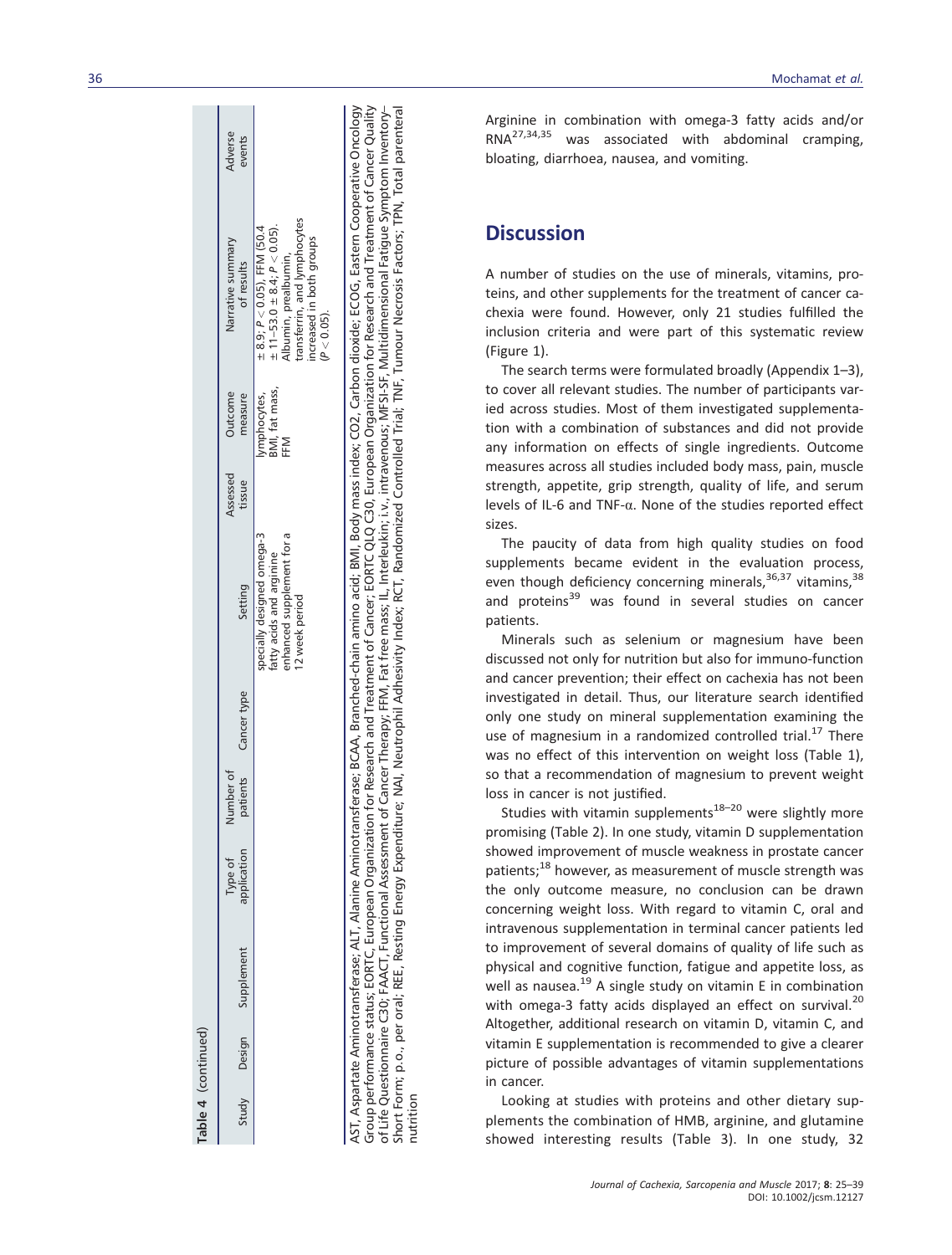patients gained an average of about 2 kg of body weight. $21$ This study was one of three studies confirming the positive effects of this combination in a variety of diagnoses/conditions such as HIV/AIDS patients and healthy adults.<sup>40</sup> Another study, on a far larger sample base of around 470 cancer patients, found no significant difference with regard to LBM after 8 weeks however a strong trend in the direction of an increase in LBM as measured by both bio-impedance and skin-fold measurements.<sup>22</sup> In summary, the effect of the combination of HMB, arginine, and glutamine on weight gain should be investigated in further studies on cancer patients investigating time periods of several months.

With regard to perioperative supplementation arginine<sup>27,30,32,34,35</sup> and glutamine<sup>29,33</sup> in combination with other supplements displayed interesting clinical effects (length of hospital stay, infections, and overall survival) and improved protein levels (albumin and glutamine). On the other hand, mixtures containing arginine were associated with gastrointestinal side effects such as abdominal cramping, nausea, and vomiting. To date, there is not enough evidence to answer the question, whether clinical benefits of arginine supplementation in the perioperative setting justify abovementioned adverse side effects.

Carnitine deficits have been identified in 78% of patients with advanced cancer, with resurgent levels in most of these patients after carnitine supplementation.<sup>39</sup> One study confirmed carnitine as a promising food supplement in pancreatic cancer patients.<sup>15</sup> Patients with carnitine supplementation significantly gained weight with a BMI increase of over 3% on average and improved overall survival. However, of 72 enrolled patients, only 26 completed the study so that external validity of study findings is limited. In a further study, $14$  results showed that L-carnitine in combination with medroxyprogesteron acetate/megestrol acetate, eicosapentaenoic acid, and thalidomide had a positive effect on LBM, fatigue, and appetite. However, L-carnitine supplementation alone did not have the same positive effect; therefore, further investigation on the influence of L-carnitine on cachexia is needed.

Two studies analysing supplementation with BCCA showed clinical benefits as measured by the albumin synthesis rate and leucine flux; however, the very small sample size did not allow for valid conclusions to be drawn. A study using a mixture of minerals, vitamins, proteins, and probiotics (EE regimen) showed improvement in body weight as well as serum albumin and prealbumin levels in head and neck cancer patients with a BMI  $<$  19. However, the study design does not allow for differentiation of the contribution of each of the ingredients to weight gain.

Adverse effects were reported in studies supplementing minerals,<sup>17</sup> vitamins,<sup>20</sup> and proteins.<sup>14,15,22,26,27,34,35</sup> In most cases, gastrointestinal side effects were reported. These effects showed mild intensity and seldom led to

discontinuation or change of treatment. However, it should be noted that the dosage of supplements was controlled in abovementioned studies. As many supplements can be purchased without prescription or at the local supermarket excessive supplementation may be seen in cancer patients who are concerned about micronutrient deficiencies and there may be a risk of potentially harmful self-medication. A survey among breast cancer patients showed the potential for excessive vitamin/mineral use among one-third of respondents.<sup>41</sup> Even though in studies on humans to date no major adverse events due to food supplementation have been reported, in animal studies, supplementation with N-acetylcysteine and vitamin E accelerated lung cancer progression in mice.<sup>42</sup>

Regarding limitations of our systematic review, expanding the search to additional databases or to non-English literature might have resulted in more hits. However, it seems improbably that there is a significantly larger body of evidence not identified by our search strategy.

In summary, studies with a greater number of participants are urgently needed, although problems with recruitment and high attrition have been identified in many other reviews in advanced cancer or palliative care. Similarly, the positive effects of some studies with combination therapies lend support to the necessity of additional research on the individual components. In order to prioritize research ambitions and provide useful guidance for cancer and palliative care, studies should focus on the effect of food supplements on nutritional status and cachexiarelated symptoms in patients and cancer types most affected by cachexia.

# **Conclusions**

Following the GRADE methodology, no positive recommendation could be expressed for the use of minerals, vitamins, proteins, or other supplements in cancer patients. On the other hand, no serious adverse effects have been associated with dietary supplementation. Further research is needed to identify the efficacy and safety of these supplements to be able to give clear evidence-based recommendations.

## Acknowledgements

The authors certify that they comply with the ethical guidelines for authorship and publishing of the Journal of Cachexia, Sarcopenia, and Muscle.<sup>43</sup>

The main sources of funding of the PRC are The Norwegian Cancer Society, The Norwegian University of Science and Technology, and Trondheim University Hospital. Additional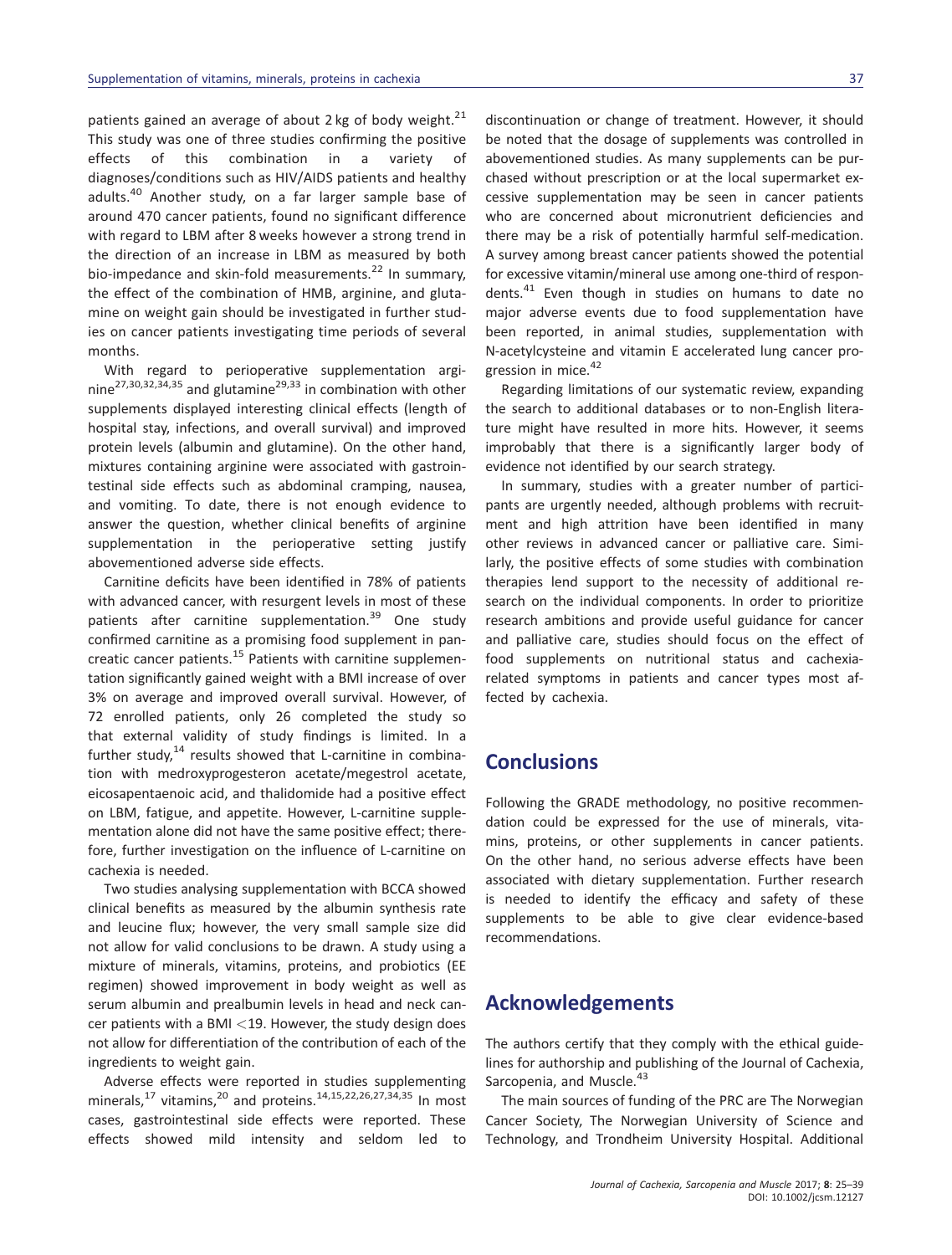support has been awarded by the Open Society Institute (USA), the Floriani Foundation (Italy), and by an unrestricted grant from Nycomed.

# Online supplementary material

Supporting information is available at Journal of Cachexia, Sarcopenia and Muscle online.

Appendix 1. CENTRAL search strategy. Appendix 2. MEDLINE search strategy. Appendix 3. PsycINFO search strategy.

# Conflict of interest

None declared.

# References

- 1. Radbruch L, Elsner F, Trottenberg P, Strasser F, Baracos V, Fearon K. Clinical practice guidelines on cancer cachexia in advanced cancer patients [Internet]. Eur Palliat Care Res Collab 2010 [cited 2016 Apr 23]. Available from: [http://www.](http://www.epcrc.org/guidelines.php?p=cachexia) [epcrc.org/guidelines.php?p=cachexia](http://www.epcrc.org/guidelines.php?p=cachexia)
- 2. Ries A, Trottenberg P, Elsner F, Stiel S, Haugen D, Kaasa S, et al. A systematic review on the role of fish oil for the treatment of cachexia in advanced cancer: an EPCRC cachexia guidelines project. Palliat Med 2012;26:294–304.
- 3. Hoffman FA. Micronutrient requirements of cancer patients. Cancer 1985;55:295–300.
- 4. Brinkman MT, Buntinx F, Kellen E, Dagnelie PC, Van Dongen MCJM, Muls E, et al. Dietary intake of micronutrients and the risk of developing bladder cancer: results from the Belgian case-control study on bladder cancer risk. Cancer Causes Control CCC 2011;22:469–478.
- 5. Westin T, Ahlbom E, Johansson E, Sandström B, Karlberg I, Edström S. Circulating levels of selenium and zinc in relation to nutritional status in patients with head and neck cancer. Arch Otolaryngol Head Neck Surg 1989;115:1079–1082.
- 6. Balstad TR, Solheim TS, Strasser F, Kaasa S, Bye A. Dietary treatment of weight loss in patients with advanced cancer and cachexia: a systematic literature review. Crit Rev Oncol Hematol 2014;91:210–221.
- 7. Rock CL, Doyle C, Demark-Wahnefried W, Meyerhardt J, Courneya KS, Schwartz AL, et al. Nutrition and physical activity guidelines for cancer survivors. CA Cancer J Clin 2012;62:242–274.
- 8. World Cancer Research Fund and American Institute for Cancer Research. Cancer Surviv [Internet]. [cited 2015 Aug 6]; Available from: [http://www.dietandcancer](http://www.dietandcancerreport.org/cancer_prevention_recommendations/recommendation_cancer_survivors.php)[report.org/cancer\\_prevention\\_recommenda](http://www.dietandcancerreport.org/cancer_prevention_recommendations/recommendation_cancer_survivors.php)[tions/recommendation\\_cancer\\_survivors.php](http://www.dietandcancerreport.org/cancer_prevention_recommendations/recommendation_cancer_survivors.php)
- 9. Doyle C, Kushi LH, Byers T, Courneya KS, Demark-Wahnefried W, Grant B, et al. Nutrition and physical activity during and after cancer treatment: an American Cancer Society guide for informed choices. CA Cancer J Clin 2006;56:323–353.
- 10. Food Supplements | European Food Safety Authority [Internet]. [cited 2016 Apr 12]. Available from: [http://www.efsa.europa.](http://www.efsa.europa.eu/en/topics/topic/supplements) [eu/en/topics/topic/supplements](http://www.efsa.europa.eu/en/topics/topic/supplements)
- 11. Lis CG, Cambron JA, Grutsch JF, Granick J, Gupta D. Self-reported quality of life in users and nonusers of dietary supplements in cancer. Support Care Cancer 2006;14:193-199.
- 12. Atkins D, Best D, Briss PA, Eccles M, Falck-Ytter Y, Flottorp S, et al. Grading quality of evidence and strength of recommendations. BMJ 2004;328:1490.
- 13. Atkins D, Briss PA, Eccles M, Flottorp S, Guyatt GH, Harbour RT, et al. Systems for grading the quality of evidence and the strength of recommendations II: pilot study of a new system. BMC Health Serv Res 2005;5:25.
- 14. Mantovani G, Macciò A, Madeddu C, Serpe R, Massa E, Dessì M, et al. Randomized phase III clinical trial of five different arms of treatment in 332 patients with cancer cachexia. Oncologist 2010;15:200–211.
- 15. Kraft M, Kraft K, Gärtner S, Mayerle J, Simon P, Weber E, et al. L-Carnitine-supplementation in advanced pancreatic cancer (CARPAN) - a randomized multicentre trial. Nutr J 2012;11:52.
- 16. Higgins JPT, Altman DG, Sterne JAC (editors). Cochrane Handbook for Systematic Reviews of Interventions Version 5.1.0 [updated March 2011] [Internet]. The Cochrane Collaboration; 2011. Available from: [www.cochrane-handbook.org](http://www.cochrane-handbook.org).
- 17. Willox JC, McAllister EJ, Sangster G, Kaye SB. Effects of magnesium supplementation in testicular cancer patients receiving cisplatin: a randomised trial. Br J Cancer 1986;54:19–23.
- 18. Van Veldhuizen PJ, Taylor SA, Williamson S, Drees BM. Treatment of vitamin D deficiency in patients with metastatic prostate cancer may improve bone pain and muscle strength. J Urol 2000;163:187–190.
- 19. Yeom CH, Jung GC, Song KJ. Changes of terminal cancer patients' health-related quality of life after high dose vitamin C administration. J Korean Med Sci 2007;22:7–11.
- 20. Gogos CA, Ginopoulos P, Salsa B, Apostolidou E, Zoumbos NC, Kalfarentzos F. Dietary omega-3 polyunsaturated fatty acids plus vitamin E restore immunodeficiency and prolong survival for severely ill patients with generalized malignancy: a randomized control trial. Cancer 1998;82:395–402.
- 21. May PE, Barber A, D'Olimpio JT, Hourihane A, Abumrad NN. Reversal of cancer-related

wasting using oral supplementation with a<br>combination of beta-hydroxy-betacombination of beta-hydroxy-betamethylbutyrate, arginine, and glutamine. Am J Surg 2002;183:471–479.

- 22. Berk L, James J, Schwartz A, Hug E, Mahadevan A, Samuels M, et al. A randomized, double-blind, placebo-controlled trial of a beta-hydroxyl beta-methyl butyrate, glutamine, and arginine mixture for the treatment of cancer cachexia (RTOG 0122). Support Care Cancer 2008;16:1179–1188.
- 23. Mantovani G, Macciò A, Madeddu C, Gramignano G, Lusso MR, Serpe R, et al. A phase II study with antioxidants, both in the diet and supplemented, pharmaconutritional support, progestagen, and anti-cyclooxygenase-2 showing efficacy and safety in patients with cancerrelated anorexia/cachexia and oxidative stress. Cancer Epidemiol Biomark Prev 2006;15:1030–1034.
- 24. Hunter DC, Weintraub M, Blackburn GL, Bistrian BR. Branched chain amino acids as the protein component of parenteral nutrition in cancer cachexia. Br J Surg 1989;76:149–153.
- 25. Tayek JA, Bistrian BR, Hehir DJ, Martin R, Moldawer LL, Blackburn GL. Improved protein kinetics and albumin synthesis by branched chain amino acid-enriched total parenteral nutrition in cancer cachexia: A prospective randomized crossover trial. Cancer 1986;58:147–157.
- 26. Yeh K-Y, Wang H-M, Chang JW-C, Huang J-S, Lai C-H, Lan Y-J, et al. Omega-3 fatty acid-, micronutrient-, and probioticenriched nutrition helps body weight stabilization in head and neck cancer cachexia. Oral Surg Oral Med Oral Pathol Oral Radiol 2013;116:41–48.
- 27. Gianotti L, Braga M, Nespoli L, Radaelli G, Beneduce A, Di Carlo V. A randomized controlled trial of preoperative oral supplementation with a specialized diet in patients with gastrointestinal cancer. Gastroenterology 2002;122:1763–1770.
- 28. Snyderman CH, Kachman K, Molseed L, Wagner R, D'Amico F, Bumpous J, et al. Reduced postoperative infections with an immune-enhancing nutritional supplement. Laryngoscope 1999;109:915–921.
- 29. Stehle P, Zander J, Mertes N, Albers S, Puchstein C, Lawin P, et al. Effect of parenteral glutamine peptide supplements on